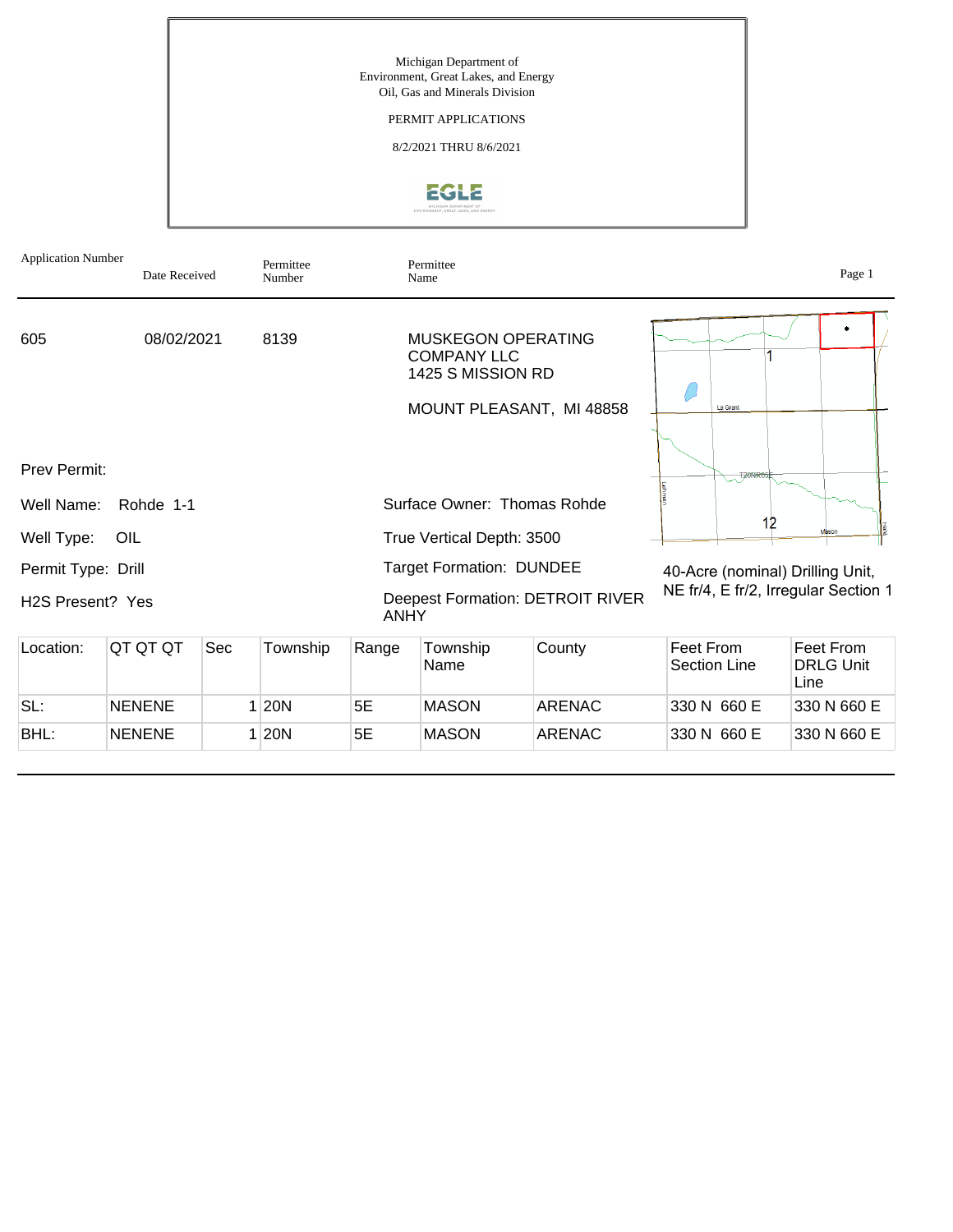

| <b>Application Number</b>             | Date Received          |     | Permittee<br>Number |       | Permittee<br>Name                                                 |                                                                      |                                                           |                                       | Page 2 |
|---------------------------------------|------------------------|-----|---------------------|-------|-------------------------------------------------------------------|----------------------------------------------------------------------|-----------------------------------------------------------|---------------------------------------|--------|
| 612                                   | 08/03/2021             |     | 7772                |       | <b>LLC</b><br>12012 Wickchester<br>Suite 300<br>Houston, TX 77079 | <b>LAMBDA ENERGY RESOURCES</b>                                       | 28<br><b>T34NR03E</b>                                     |                                       |        |
| Prev Permit:                          |                        |     |                     |       |                                                                   |                                                                      |                                                           | $\overline{\mathbf{x}}$               |        |
| Well Name:                            | Lambda-State Case 7-28 |     |                     |       | Surface Owner: Lambda Energy<br>Resources, LLC                    |                                                                      |                                                           |                                       |        |
| Well Type:                            | OIL                    |     |                     |       | True Vertical Depth: 4000                                         |                                                                      |                                                           |                                       |        |
| Permit Type: Drill<br>H2S Present? No |                        |     |                     |       |                                                                   | Target Formation: NIAGARAN BROWN<br>Deepest Formation: NIAGARAN GRAY | 80-Acre Drilling Unit, SW/4 NE/4,<br>NW/4 NE/4 Section 28 |                                       |        |
| Location:                             | QT QT QT               | Sec | Township            | Range | Township<br>Name                                                  | County                                                               | Feet From<br><b>Section Line</b>                          | Feet From<br><b>DRLG Unit</b><br>Line |        |
| SL:                                   | <b>NWNWSE</b>          |     | 28 34N              | 3E    | <b>CASE</b>                                                       | <b>PRESQUE ISLE</b>                                                  | 1985 S 1959 E                                             |                                       |        |
| BHL:                                  | <b>SESWNE</b>          |     | 28 34N              | 3E    | <b>CASE</b>                                                       | PRESQUE ISLE                                                         | 2072 N 1909 E                                             | 768 N 669 W                           |        |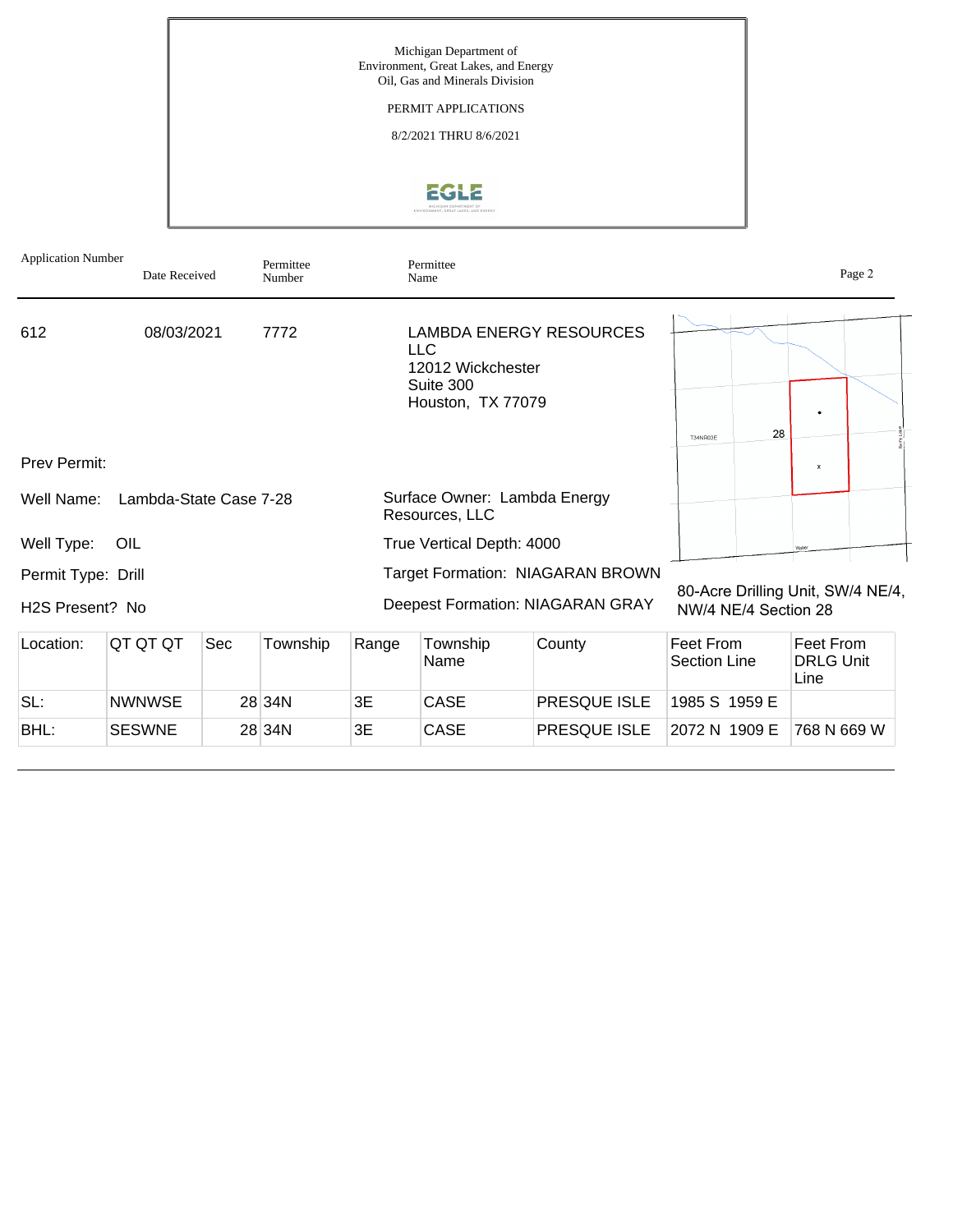Environment, Great Lakes, and Energy

Oil, Gas and Minerals Division

Updated Permits

8/2/2021 THRU 8/6/2021



Permit Number Permittee Number Permittee Name Page 1

#### **PLUGGING INSTRUCTIONS ISSUED:**

28824 5095 OMIMEX ENERGY INC

> 7950 JOHN T. WHITE ROAD FT WORTH, TX 76120

API Well Number: 21-065-28824-00-00

Well Name: RAE, JACK, UNIT 1

Plug Inst. Issue Date: 8/3/2021

| Location | <b>IOT OT OT</b> | <b>Sec Township</b> | Range | Township Name   | County        | Feet From Section<br>Line | <b>Feet From DRLG</b><br>Unit |
|----------|------------------|---------------------|-------|-----------------|---------------|---------------------------|-------------------------------|
| SL:      | <b>INWNWSE</b>   | 21 <sub>I1N</sub>   | 2W    | I ONONDAGA      | <b>INGHAM</b> | 330 N 330 W               | 1330 N 330 W                  |
| BHL:     | INWNWSE          | 21 <sub>I1N</sub>   | 2W    | <b>ONONDAGA</b> | <b>INGHAM</b> |                           |                               |

Comment: App to P&A expires on 8/3/22

28869 5095

OMIMEX ENERGY INC

7950 JOHN T. WHITE ROAD FT WORTH, TX 76120

API Well Number: 21-065-28869-00-00

Well Name: SATTERLEE, L V, UNIT 1

Plug Inst. Issue Date: 8/3/2021

| Location | <b>IOT OT OT</b> | <b>Sec</b> Township | Range | Township Name | County        | Feet From Section<br>Line | Feet From DRLG<br>Unit |
|----------|------------------|---------------------|-------|---------------|---------------|---------------------------|------------------------|
| ISL:     | <b>E2NESW</b>    | 16 I 1 N            | 2W    | l ONONDAGA    | <b>INGHAM</b> | 660 N 330 E               | 1660 N 330 E           |
| BHL:     | <b>IE2NESW</b>   | 16 <sub>I1N</sub>   | 2W    | l ONONDAGA    | <b>INGHAM</b> |                           |                        |

Comment: App to P&A expires on 8/3/22

 $\mathcal{L}^{\mathcal{A}}\mathcal{L}^{\mathcal{A}}\mathcal{L}^{\mathcal{A}}\mathcal{L}^{\mathcal{A}}\mathcal{L}^{\mathcal{A}}\mathcal{L}^{\mathcal{A}}\mathcal{L}^{\mathcal{A}}\mathcal{L}^{\mathcal{A}}\mathcal{L}^{\mathcal{A}}\mathcal{L}^{\mathcal{A}}$ 

<u>. . . . . . . . . . .</u>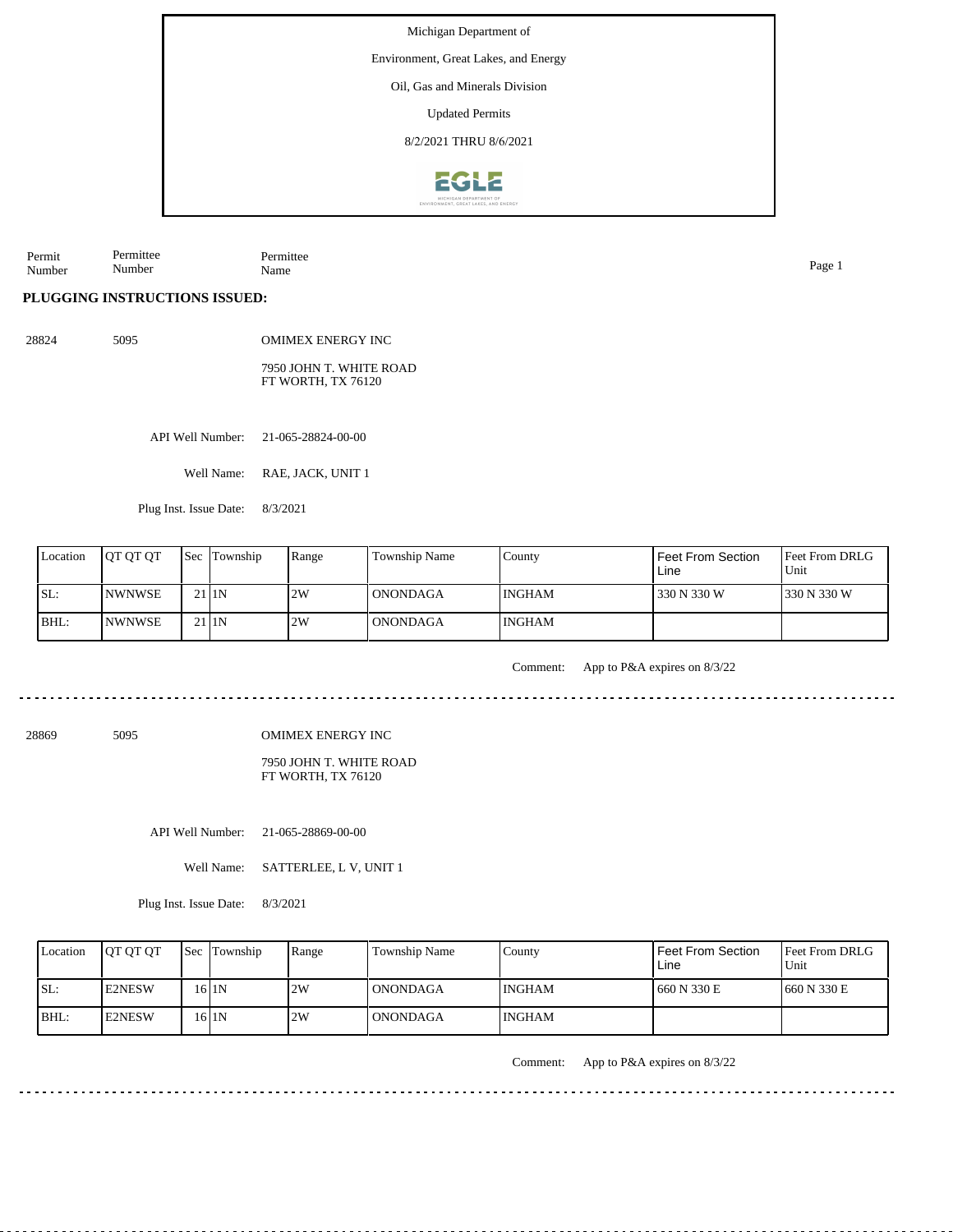Environment, Great Lakes, and Energy

Oil, Gas and Minerals Division

Updated Permits

8/2/2021 THRU 8/6/2021



| Permit<br>Number | Permittee<br>Number | Permittee<br>Name                             | Page 2 |
|------------------|---------------------|-----------------------------------------------|--------|
| 32049            | 5095                | <b>OMIMEX ENERGY INC</b>                      |        |
|                  |                     | 7950 JOHN T. WHITE ROAD<br>FT WORTH, TX 76120 |        |

API Well Number: 21-065-32049-00-00

Well Name: ONONDAGA 21 "B" UNIT 2-2 WIW

Plug Inst. Issue Date: 8/3/2021

<u>. . . . . . . . . . . .</u>

| Location | <b>IOT OT OT</b> | Sec | Township | Range | Township Name   | County        | Feet From Section<br>Line | <b>Feet From DRLG</b><br>Unit |
|----------|------------------|-----|----------|-------|-----------------|---------------|---------------------------|-------------------------------|
| SL:      | ISWSENW          |     | 15 I 1 N | 2W    | l ONONDAGA      | INGHAM        | 225 S 1050 E              |                               |
| BHL:     | <b>SWSENW</b>    |     | 15 I 1 N | 2W    | <b>ONONDAGA</b> | <b>INGHAM</b> |                           |                               |

Comment: App to P&A expires on 8/3/22 

61369 5095

OMIMEX ENERGY INC

7950 JOHN T. WHITE ROAD FT WORTH, TX 76120

API Well Number: 21-065-28659-02-00

Well Name: COX HEIRS UNIT 1 HD2

True Vertical Depth: 3667

Plug Inst. Issue Date: 8/3/2021

| Location | <b>IOT OT OT</b> | <b>Sec Township</b> | Range | <b>Township Name</b> | County        | <b>Feet From Section</b><br>Line | <b>Feet From DRLG</b><br>Unit |
|----------|------------------|---------------------|-------|----------------------|---------------|----------------------------------|-------------------------------|
| ISL:     | <b>ISWNESW</b>   | 21 <sub>IN</sub>    | 2W    | <b>ONONDAGA</b>      | INGHAM        | 1680 S 1980 W                    |                               |
| BHL:     | <b>INWNWSW</b>   | $21$  1N            | 2W    | <b>ONONDAGA</b>      | <b>INGHAM</b> | 2681 S 354 W                     | 4001 S 354 W                  |

Comment: App to P&A expires on 8/3/22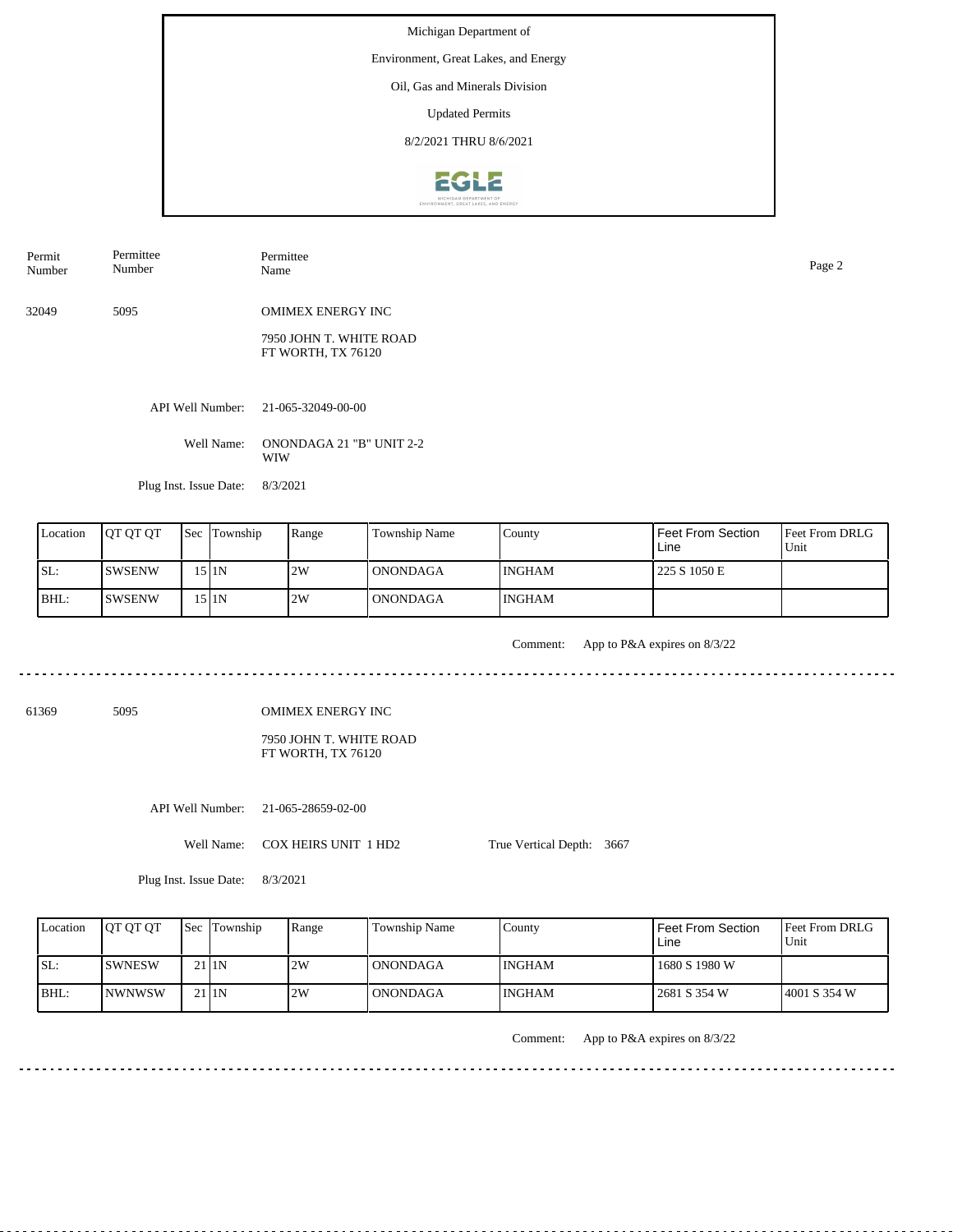Environment, Great Lakes, and Energy

#### Oil, Gas and Minerals Division

Updated Permits

8/2/2021 THRU 8/6/2021



| Permit      | $I \cap \cdots \cap I$<br>mittee | m:<br>. |      |
|-------------|----------------------------------|---------|------|
| <b>Numb</b> | . .<br>Number -                  | Name    | γaσe |

#### **RECORD OF WELL PLUGGING:**

| 11811 | 7772 | LAMBDA ENERGY RESOURCES LLC<br>12012 Wickchester |
|-------|------|--------------------------------------------------|
|       |      | Suite 300                                        |
|       |      | Houston, TX 77079 USA                            |

API Well Number: 21-113-11811-00-00

Well Name: HORNER, FRANK S, TR 28

Plugging Date: 7/29/2021

| Location | <b>IOT OT OT</b> | Sec | Township           | Range | Township Name | County            | I Feet From Section<br>Line | <b>Feet From DRLG</b><br>Unit |
|----------|------------------|-----|--------------------|-------|---------------|-------------------|-----------------------------|-------------------------------|
| SL:      | <b>S2NENW</b>    |     | 13 <sub>124N</sub> | 15W   | NORWICH       | <b>IMISSAUKEE</b> | 990 N 660 E                 | 16270 N 7260 W                |
| BHL:     | <b>S2NENW</b>    |     | 13 <sub>124N</sub> | 5W    | NORWICH       | <b>MISSAUKEE</b>  |                             |                               |

<u>. . . . . . . . . . . . .</u> <u>. . . . . .</u>

12519 4428

MID MICHIGAN GAS STORAGE CO PO BOX 2446

HOUSTON, TX 77252-2446 USA

API Well Number: 21-035-12519-00-00

Well Name: FRACKELTON, D W 23

Plugging Date: 6/24/2021

| Location | <b>IOT OT OT</b> | <b>Sec Township</b> | Range | <b>Township Name</b> | Countv        | Feet From Section<br>Line | <b>Feet From DRLG</b><br>Unit |
|----------|------------------|---------------------|-------|----------------------|---------------|---------------------------|-------------------------------|
| SL:      | <b>ICELNE</b>    | 18 18N              | 5W    | <b>LINCOLN</b>       | <b>ICLARE</b> | 1320 N 88 E               | 1660 N 572 W                  |
| BHL:     | <b>ICELNE</b>    | 18 18 N             | .5W   | <b>LINCOLN</b>       | <b>CLARE</b>  |                           |                               |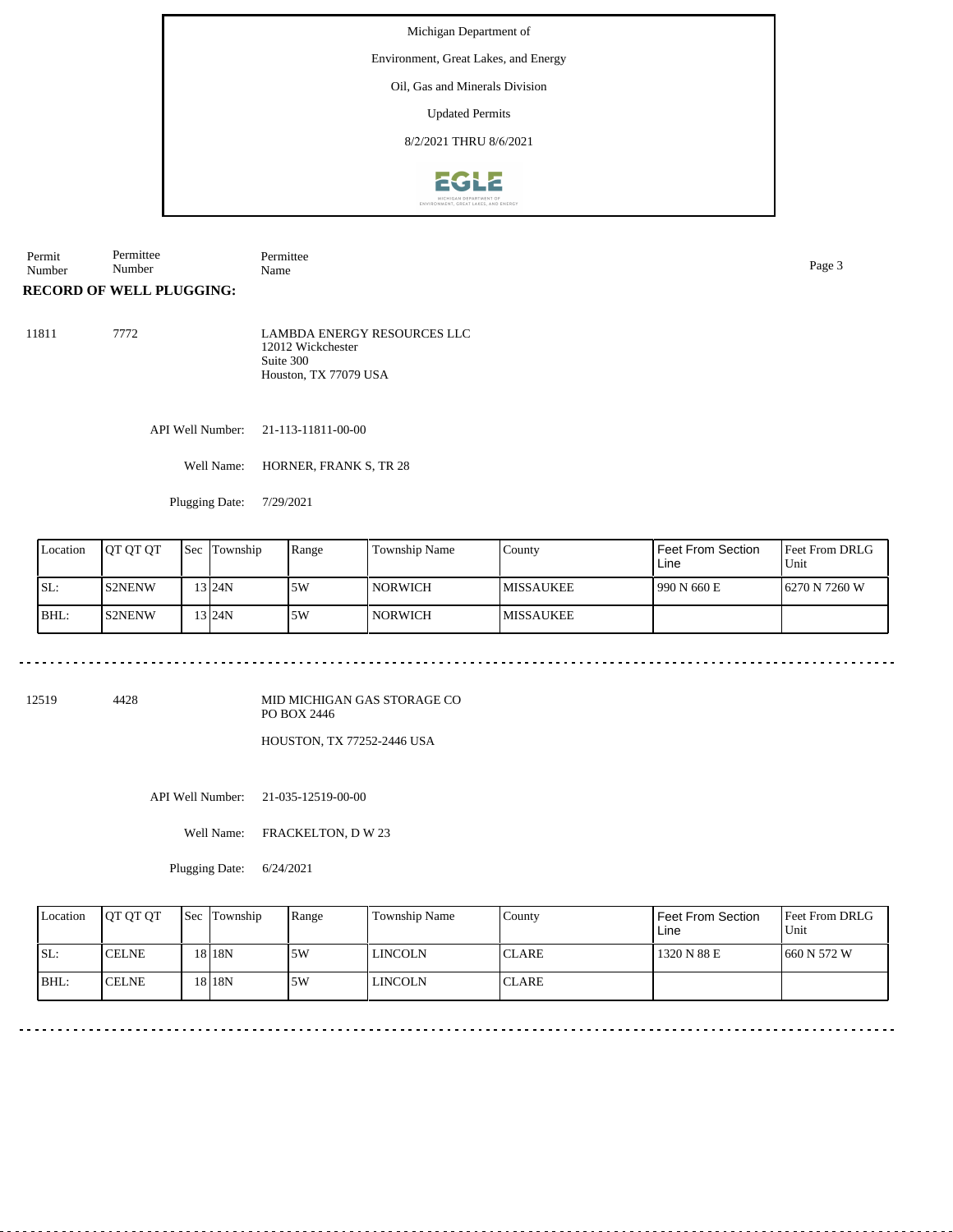Environment, Great Lakes, and Energy

## Oil, Gas and Minerals Division

Updated Permits

8/2/2021 THRU 8/6/2021



Permit Number Permittee Number Permittee

12525 4428 MID MICHIGAN GAS STORAGE CO PO BOX 2446

HOUSTON, TX 77252-2446 USA

API Well Number: 21-035-12525-00-00

Well Name: FRACKELTON, D W 25

Plugging Date: 6/29/2021

| Location | <b>IOT OT OT</b> | <b>Sec</b> | Township | Range | Township Name | County       | Feet From Section<br>Line | <b>Feet From DRLG</b><br>Unit |
|----------|------------------|------------|----------|-------|---------------|--------------|---------------------------|-------------------------------|
| ISL:     | <b>INWNWSE</b>   |            | 17 18N   | 5W    | l lincoln     | <b>CLARE</b> | 0 N 0 W                   | 1660 N 660 W                  |
| BHL:     | <b>INWNWSE</b>   |            | 17 18N   | 5W    | l lincoln     | <b>CLARE</b> |                           |                               |

12526 4428

MID MICHIGAN GAS STORAGE CO PO BOX 2446

HOUSTON, TX 77252-2446 USA

API Well Number: 21-035-12526-01-00

Well Name: FRACKELTON, D W 26

Plugging Date: 6/1/2021

| Location | <b>IOT OT OT</b> | <b>Sec</b> Township | Range | <b>Township Name</b> | Countv        | <b>Feet From Section</b><br>Line | <b>Feet From DRLG</b><br>Unit |
|----------|------------------|---------------------|-------|----------------------|---------------|----------------------------------|-------------------------------|
| ISL:     | <b>INWSWSE</b>   | '7118N              | 5W    | LINCOLN              | <b>ICLARE</b> | 1320 N 0 W                       | 1660 N 660 W                  |
| BHL:     | <b>INWSWSE</b>   | 17 I 18N            | .5W   | <b>LINCOLN</b>       | <b>CLARE</b>  |                                  |                               |

Name Page 4

<u>. . . . . . . . .</u>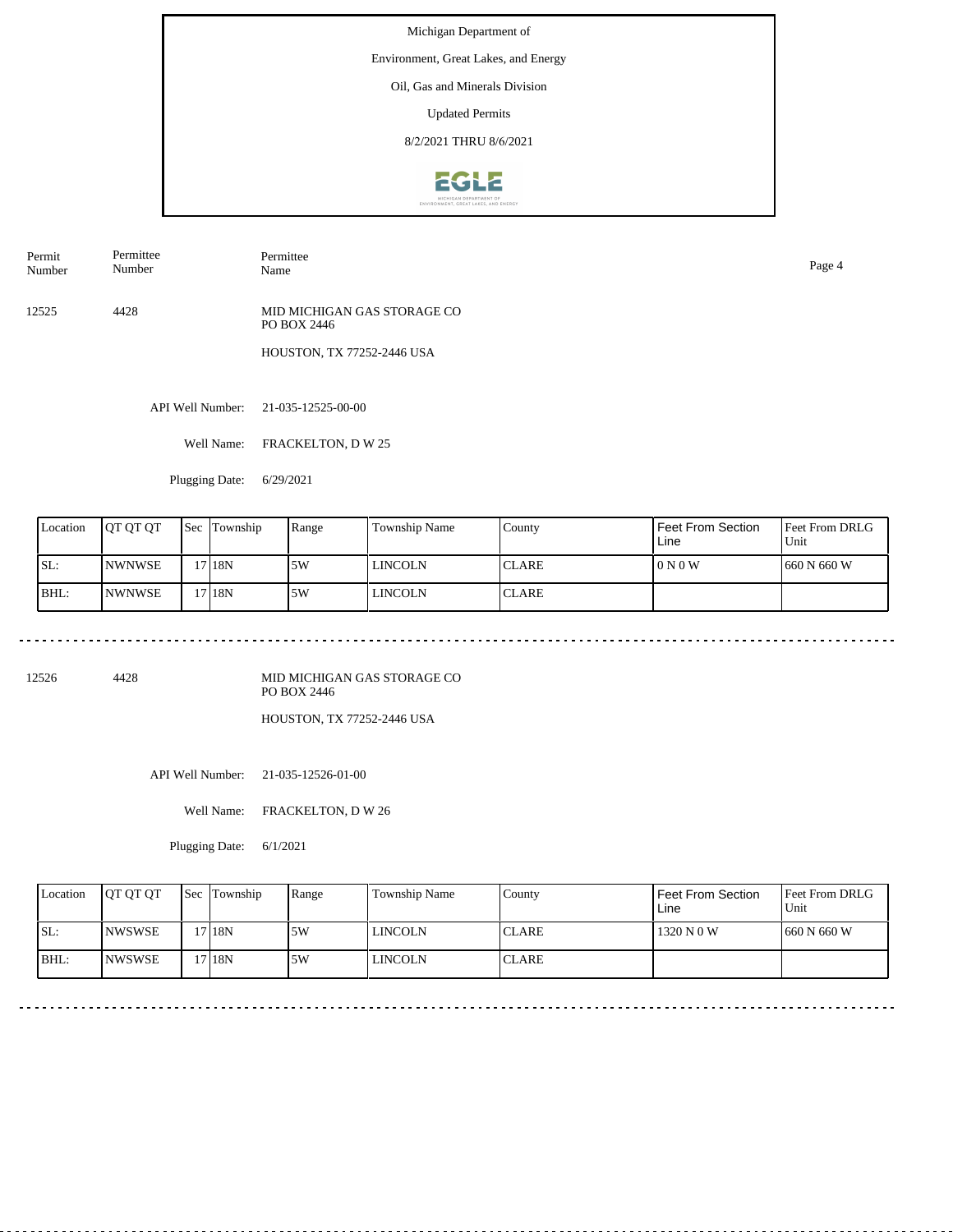Environment, Great Lakes, and Energy

#### Oil, Gas and Minerals Division

Updated Permits

8/2/2021 THRU 8/6/2021



Permit Number Permittee Number

Name Page 5

Permittee

12580 4428 MID MICHIGAN GAS STORAGE CO PO BOX 2446

HOUSTON, TX 77252-2446 USA

API Well Number: 21-035-12580-00-00

Well Name: FRACKELTON & GRANT 37

Plugging Date: 7/7/2021

| Location | IOT OT OT      | Sec | Township | Range | Township Name | County       | Feet From Section<br>Line | <b>Feet From DRLG</b><br>Unit |
|----------|----------------|-----|----------|-------|---------------|--------------|---------------------------|-------------------------------|
| ISL:     | <b>INESESE</b> |     | '718N    | 15W   | l lincoln     | <b>CLARE</b> | 1320 S 0 E                | 1660 S 660 E                  |
| BHL:     | <b>INESESE</b> |     | 17 18N   | 5W    | l lincoln     | <b>CLARE</b> |                           |                               |

28074 4428

MID MICHIGAN GAS STORAGE CO PO BOX 2446

HOUSTON, TX 77252-2446 USA

API Well Number: 21-035-28074-00-00

Well Name: MCGC L-115

Plugging Date: 6/29/2021

| Location | <b>IOT OT OT</b> | <b>Sec Township</b> | Range | <b>Township Name</b> | Countv        | Feet From Section<br>Line | <b>Feet From DRLG</b><br>Unit |
|----------|------------------|---------------------|-------|----------------------|---------------|---------------------------|-------------------------------|
| ISL:     | <b>SWSENE</b>    | 17 18N              | 5W    | LINCOLN              | <b>ICLARE</b> | 174 S 792 E               | 174 S 792 E                   |
| IBHL:    | <b>SWSENE</b>    | 17 18N              | .5W   | <b>LINCOLN</b>       | <b>CLARE</b>  |                           |                               |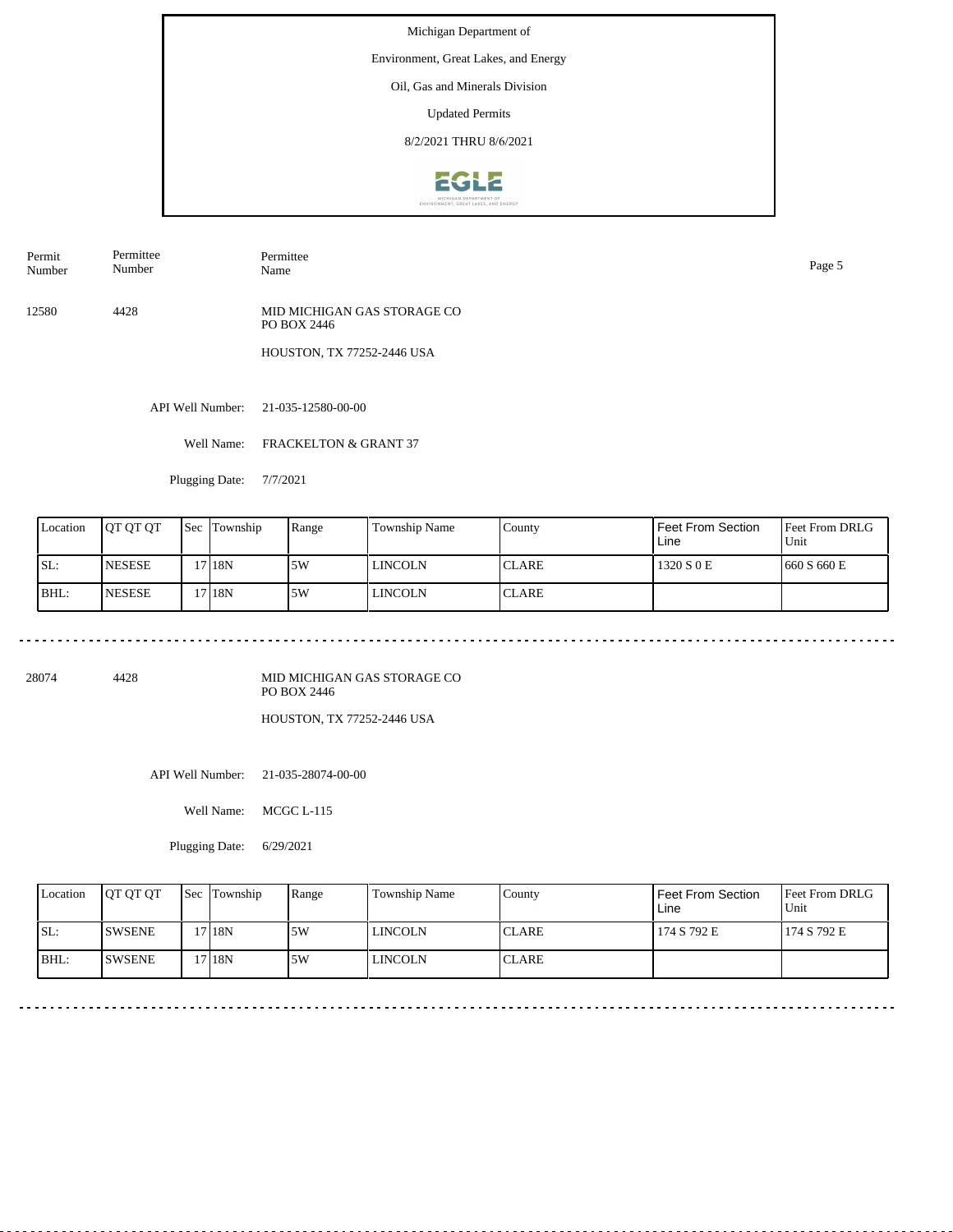Environment, Great Lakes, and Energy

# Oil, Gas and Minerals Division

Updated Permits

8/2/2021 THRU 8/6/2021



Permit Number Permittee Number Permittee

28078 4428 MID MICHIGAN GAS STORAGE CO PO BOX 2446

HOUSTON, TX 77252-2446 USA

API Well Number: 21-035-28078-00-00

Well Name: MCGC L-119

Plugging Date: 6/29/2021

| Location | <b>IOT OT OT</b> | <b>Sec Township</b> | Range | Township Name | County       | Feet From Section<br>Line | Feet From DRLG<br>Unit |
|----------|------------------|---------------------|-------|---------------|--------------|---------------------------|------------------------|
| SL:      | <b>INWNESE</b>   | 17 18N              | 5W    | l lincoln     | <b>CLARE</b> | 326 N 792 E               | 1326 N 792 E           |
| BHL:     | <b>NWNESE</b>    | 17 18N              | 5W    | l lincoln     | <b>CLARE</b> |                           |                        |

28427 4428

MID MICHIGAN GAS STORAGE CO PO BOX 2446

HOUSTON, TX 77252-2446 USA

API Well Number: 21-035-28427-00-00

Well Name: MCGC F-198

Plugging Date: 6/29/2021

| Location | <b>IOT OT OT</b> | <b>Sec Township</b> | Range | Township Name  | County       | Feet From Section<br>Line | <b>Feet From DRLG</b><br>Unit |
|----------|------------------|---------------------|-------|----------------|--------------|---------------------------|-------------------------------|
| ISL:     | <b>INWSWNW</b>   | $10$  18N           | 6W    | <b>FREEMAN</b> | <b>CLARE</b> | 1220 S 125 W              | 1220 S 125 W                  |
| BHL:     | <b>INWSWNW</b>   | $10$  18N           | 6W    | <b>FREEMAN</b> | <b>CLARE</b> |                           |                               |

Name Page 6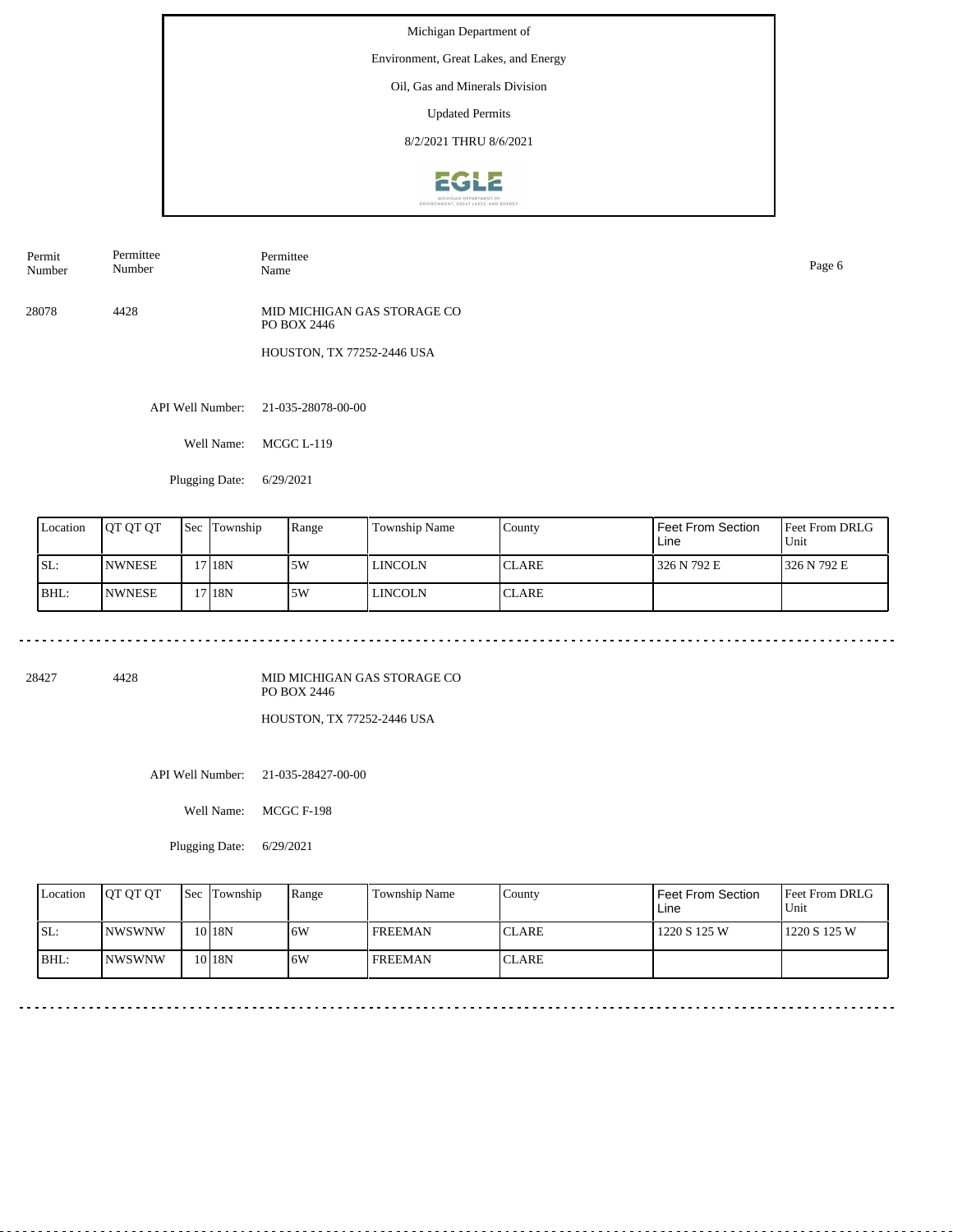Environment, Great Lakes, and Energy

Oil, Gas and Minerals Division

Updated Permits

8/2/2021 THRU 8/6/2021



Permit Number Permittee Number Permittee

32768 6432 COLUMBUS OIL AND GAS LLC 6436 LAKESHORE ROAD

LAKEPORT, MI 48059

API Well Number: 21-027-32768-00-00

Well Name: WOODS, JOHN W 1

Plugging Date: 12/3/2018

<u>. . . . . . . .</u>

| Location | <b>JOT OT OT</b> | <b>Sec Township</b> | Range | Township Name | County       | Feet From Section<br>Line | <b>Feet From DRLG</b><br>Unit |
|----------|------------------|---------------------|-------|---------------|--------------|---------------------------|-------------------------------|
| SL:      | <b>SESWSE</b>    | 30 <sub>17S</sub>   | 14W   | <b>CALVIN</b> | ICASS        | 330 S 990 W               | 1330 S 330 E                  |
| BHL:     | <b>ISESWSE</b>   | 30 <sub>17S</sub>   | 14W   | l CALVIN      | <b>ICASS</b> |                           |                               |

47941 5337

MIRACLE PETROLEUM LLC 2780 GARFIELD RD NORTH PO BOX 6320 TRAVERSE CITY, MI 49686

API Well Number: 21-079-47805-01-00

Well Name: STATE GARFIELD 1-25A

Plugging Date: 7/23/2021

True Vertical Depth: 11373

Feet From DRLG Unit 1587 S 1817 E 1120 N 990 W 1053 N 823 W Feet From Section Line County KALKASKA KALKASKA Location QT QT QT Sec Township Range Township Name SL: BHL: SENWNE SENWNW Sec Township 25 25N 30 25N 5W 6W GARFIELD GARFIELD

Name Page 7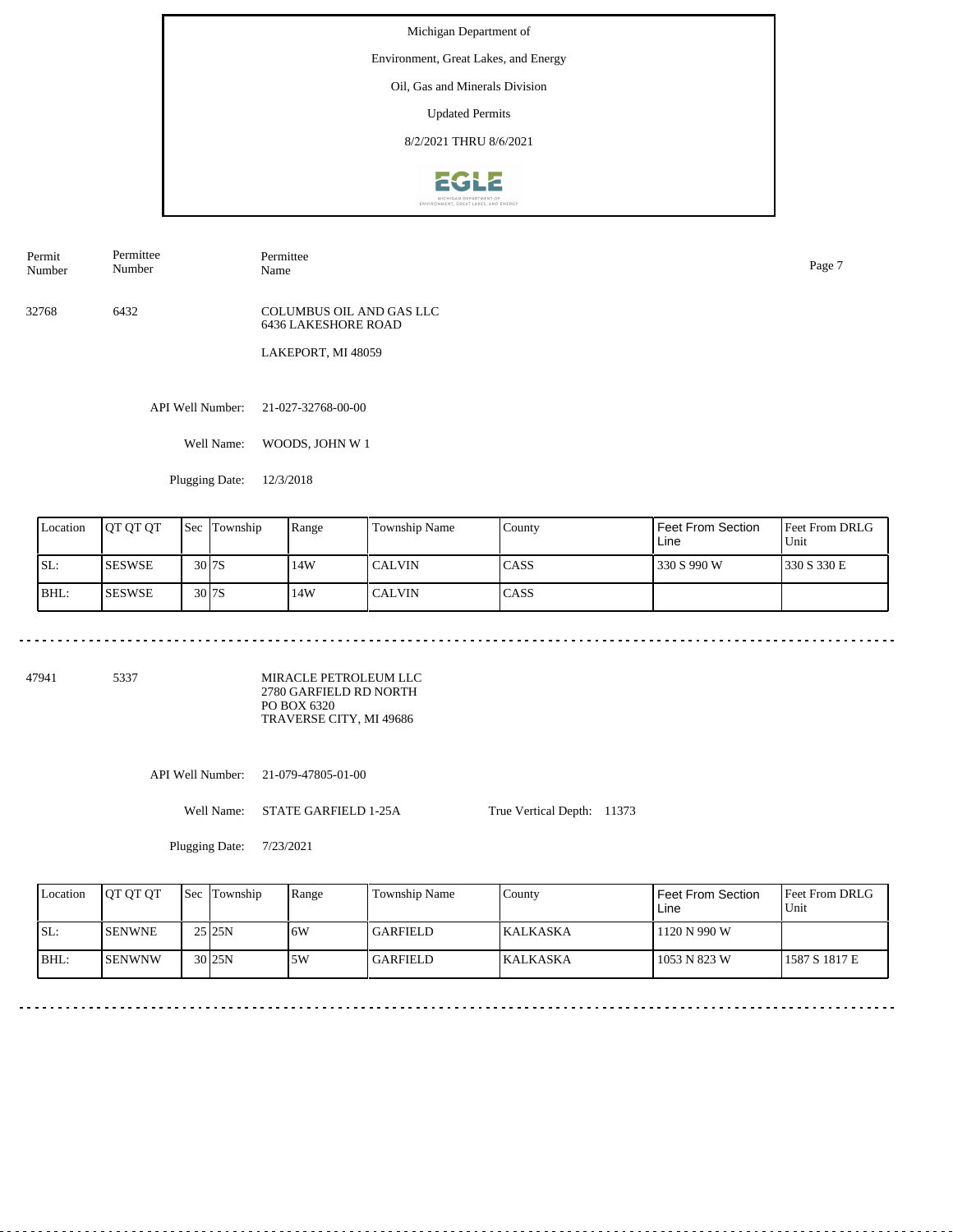Environment, Great Lakes, and Energy

## Oil, Gas and Minerals Division

Updated Permits

8/2/2021 THRU 8/6/2021



| Permit | Permittee | Permittee                                                                                       | Page 8 |
|--------|-----------|-------------------------------------------------------------------------------------------------|--------|
| Number | Number    | Name                                                                                            |        |
| 53538  | 6361      | RIVERSIDE ENERGY MICHIGAN LLC<br>10691 EAST CARTER ROAD<br>SUITE 201<br>TRAVERSE CITY, MI 49684 |        |

API Well Number: 21-009-53538-00-00

Well Name: KNIPE C4-13

Plugging Date: 7/16/2021

| Location | <b>IOT OT OT</b> | <b>Sec Township</b> | Range | Township Name         | County         | Feet From Section<br>Line | <b>Feet From DRLG</b><br>Unit |
|----------|------------------|---------------------|-------|-----------------------|----------------|---------------------------|-------------------------------|
| SL:      | <b>ISENESE</b>   | 13 I 31 N           | 8W    | l CENTRAL LAKE        | <b>JANTRIM</b> | 1666 S 498 E              | 1348 S 498 E                  |
| BHL:     | <b>SENESE</b>    | 13 I 31 N           | 8W    | <b>I CENTRAL LAKE</b> | <b>ANTRIM</b>  |                           |                               |

53599 6361

RIVERSIDE ENERGY MICHIGAN LLC 10691 EAST CARTER ROAD SUITE 201 TRAVERSE CITY, MI 49684

API Well Number: 21-009-53599-00-00

Well Name: KNIPE B4-13

Plugging Date: 7/16/2021

| Location | <b>OT OT OT</b> | <b>Sec</b> Township | Range | Township Name       | County         | Feet From Section<br>Line | <b>Feet From DRLG</b><br>Unit |
|----------|-----------------|---------------------|-------|---------------------|----------------|---------------------------|-------------------------------|
| ISL:     | <b>INESENE</b>  | 13 31 N             | 8W    | CENTRAL LAKE        | <b>LANTRIM</b> | 1853 N 381 E              | 1775 S 381 E                  |
| BHL:     | <b>INESENE</b>  | 13 I 31 N           | 8W    | <b>CENTRAL LAKE</b> | <b>JANTRIM</b> |                           |                               |

<u>. . . . . . . . . . . . .</u>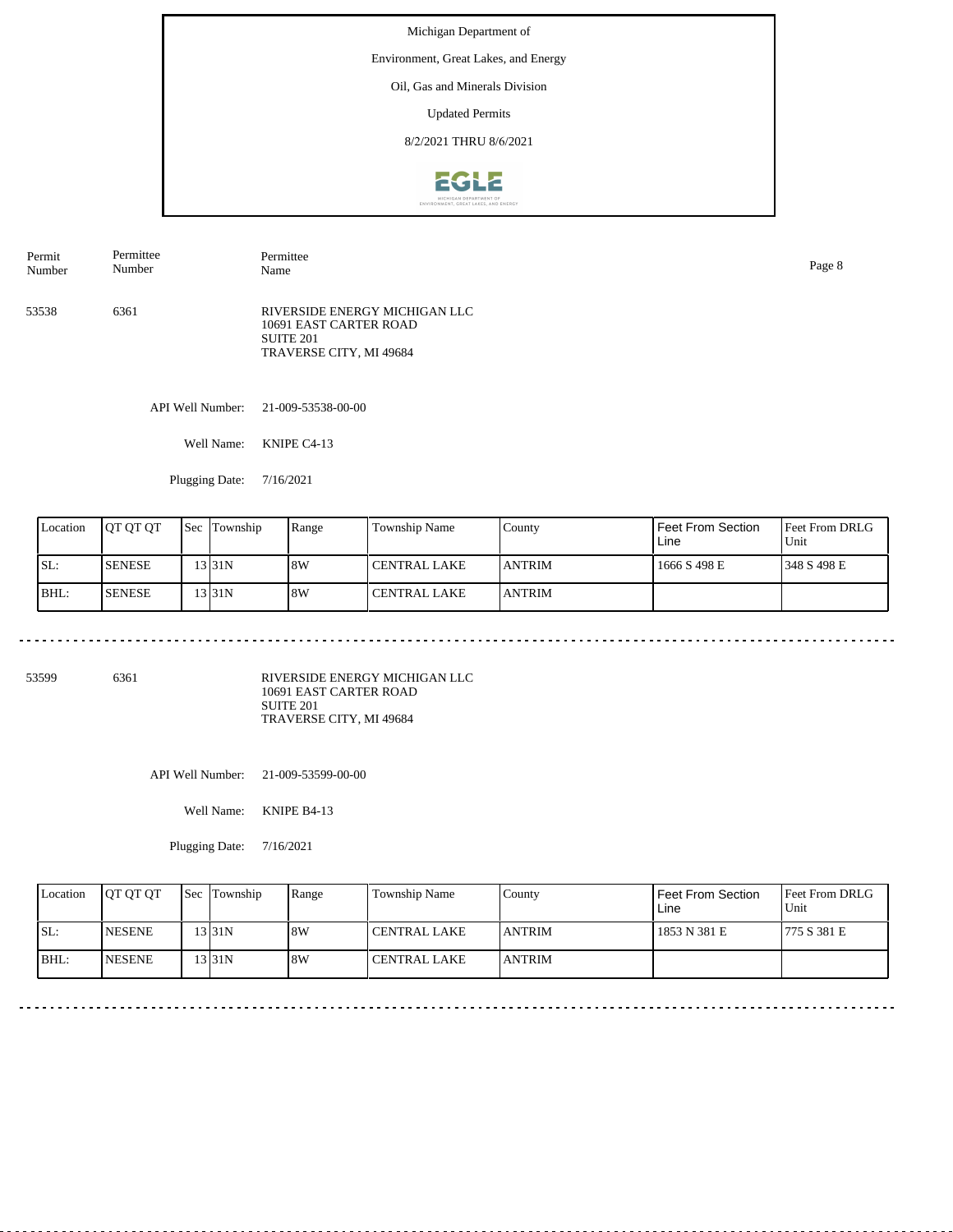Environment, Great Lakes, and Energy

## Oil, Gas and Minerals Division

Updated Permits

8/2/2021 THRU 8/6/2021



| Permit | Permittee | Permittee                                                                                       | Page 9 |
|--------|-----------|-------------------------------------------------------------------------------------------------|--------|
| Number | Number    | Name                                                                                            |        |
| 54037  | 6361      | RIVERSIDE ENERGY MICHIGAN LLC<br>10691 EAST CARTER ROAD<br>SUITE 201<br>TRAVERSE CITY, MI 49684 |        |

API Well Number: 21-009-54037-00-00

Well Name: JONES D3-1

Plugging Date: 7/16/2021

| Location | <b>IOT OT OT</b> | <b>Sec Township</b> | Range | Township Name  | County         | Feet From Section<br>Line | <b>Feet From DRLG</b><br>Unit |
|----------|------------------|---------------------|-------|----------------|----------------|---------------------------|-------------------------------|
| ISL:     | <b>ISWSWSE</b>   | . 31N               | 18W   | l CENTRAL LAKE | <b>JANTRIM</b> | 335 S 2344 E              | 1335 S 335 W                  |
| BHL:     | ISWSWSE          | . 131 N             | 8W    | l CENTRAL LAKE | <b>JANTRIM</b> |                           |                               |

54039 6361

RIVERSIDE ENERGY MICHIGAN LLC 10691 EAST CARTER ROAD SUITE 201 TRAVERSE CITY, MI 49684

API Well Number: 21-009-54039-00-00

Well Name: STATE CENTRAL LAKE & ACER A4-12

| Location | <b>IOT OT OT</b> | <b>Sec</b> Township | Range | Township Name       | County        | Feet From Section<br>Line | Feet From DRLG<br>Unit |
|----------|------------------|---------------------|-------|---------------------|---------------|---------------------------|------------------------|
| SL:      | <b>ISWNENE</b>   | 12 I 31 N           | 8W    | <b>CENTRAL LAKE</b> | <b>ANTRIM</b> | 986 N 957 E               | 1336 S 957 E           |
| BHL:     | <b>ISWNENE</b>   | 12 31 N             | 8W    | <b>CENTRAL LAKE</b> | <b>ANTRIM</b> |                           |                        |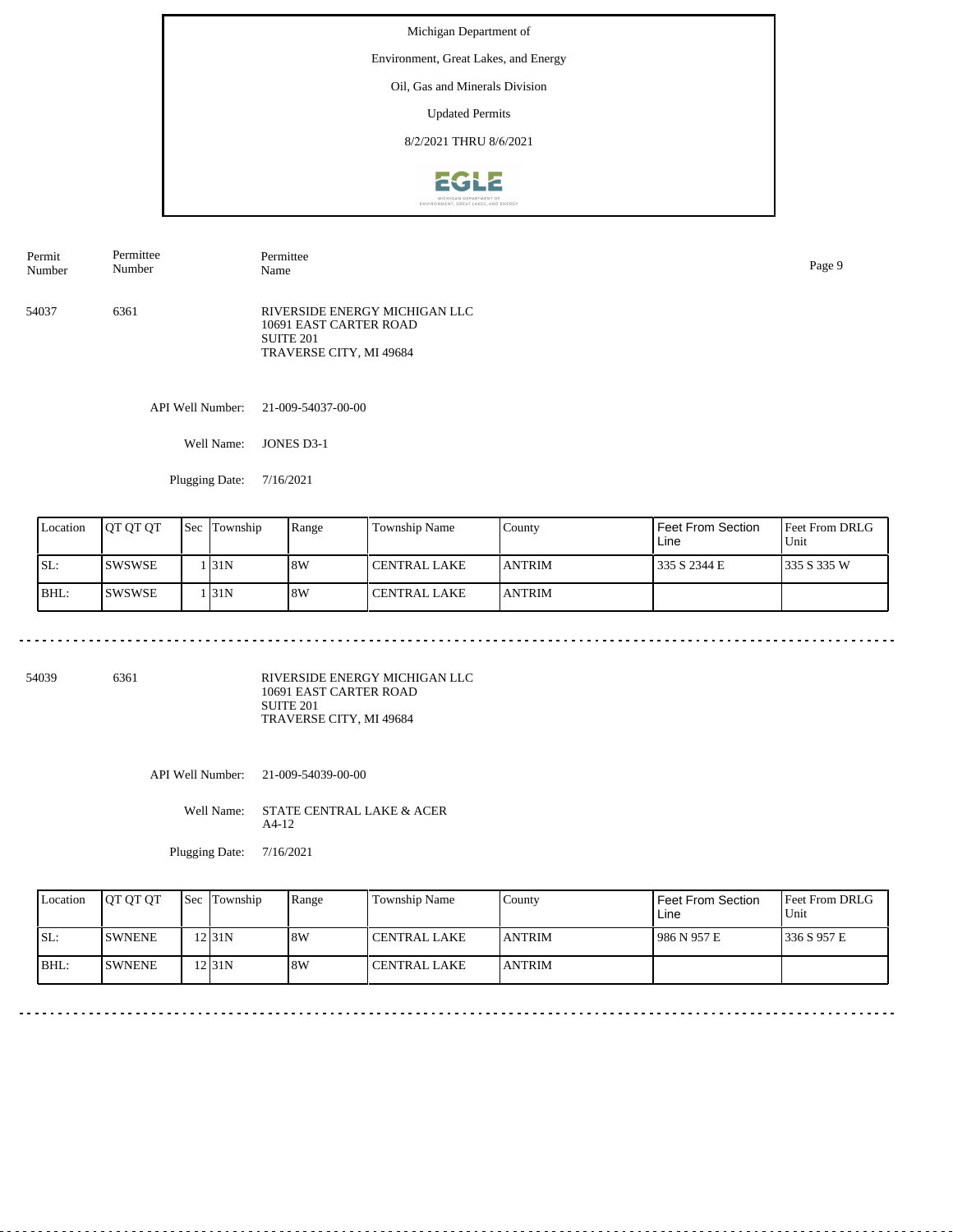Environment, Great Lakes, and Energy

### Oil, Gas and Minerals Division

Updated Permits

8/2/2021 THRU 8/6/2021



54040 6361 RIVERSIDE ENERGY MICHIGAN LLC 10691 EAST CARTER ROAD SUITE 201 TRAVERSE CITY, MI 49684 Permit Number Permittee Number Permittee Name Page 10

API Well Number: 21-009-54040-00-00

Well Name: ACER PARADISE C4-12

Plugging Date: 7/16/2021

| Location | <b>OT OT OT</b> | <b>Sec</b> | Township | Range | Township Name  | County         | Feet From Section<br>Line | <b>Feet From DRLG</b><br>Unit |
|----------|-----------------|------------|----------|-------|----------------|----------------|---------------------------|-------------------------------|
| ISL:     | <b>INWNESE</b>  |            | 2 31N    | 8W    | l CENTRAL LAKE | <b>LANTRIM</b> | 2045 S 800 E              | 1571 N 800 E                  |
| BHL:     | <b>NWNESE</b>   |            | 2 31N    | 8W    | l CENTRAL LAKE | <b>ANTRIM</b>  |                           |                               |

54041 6361

RIVERSIDE ENERGY MICHIGAN LLC 10691 EAST CARTER ROAD SUITE 201 TRAVERSE CITY, MI 49684

API Well Number: 21-009-54041-00-00

Well Name: ACER PARADISE B3-12

| Location | <b>OT OT OT</b> | <b>Sec</b> Township | Range | Township Name | County         | Feet From Section<br>Line | <b>Feet From DRLG</b><br>Unit |
|----------|-----------------|---------------------|-------|---------------|----------------|---------------------------|-------------------------------|
| ISL:     | <b>INESWNE</b>  | 12 31 N             | 8W    | CENTRAL LAKE  | <b>JANTRIM</b> | 1870 N 1646 E             | 538 N 1017 W                  |
| BHL:     | <b>INESWNE</b>  | 12 31 N             | 8W    | CENTRAL LAKE  | <b>ANTRIM</b>  |                           |                               |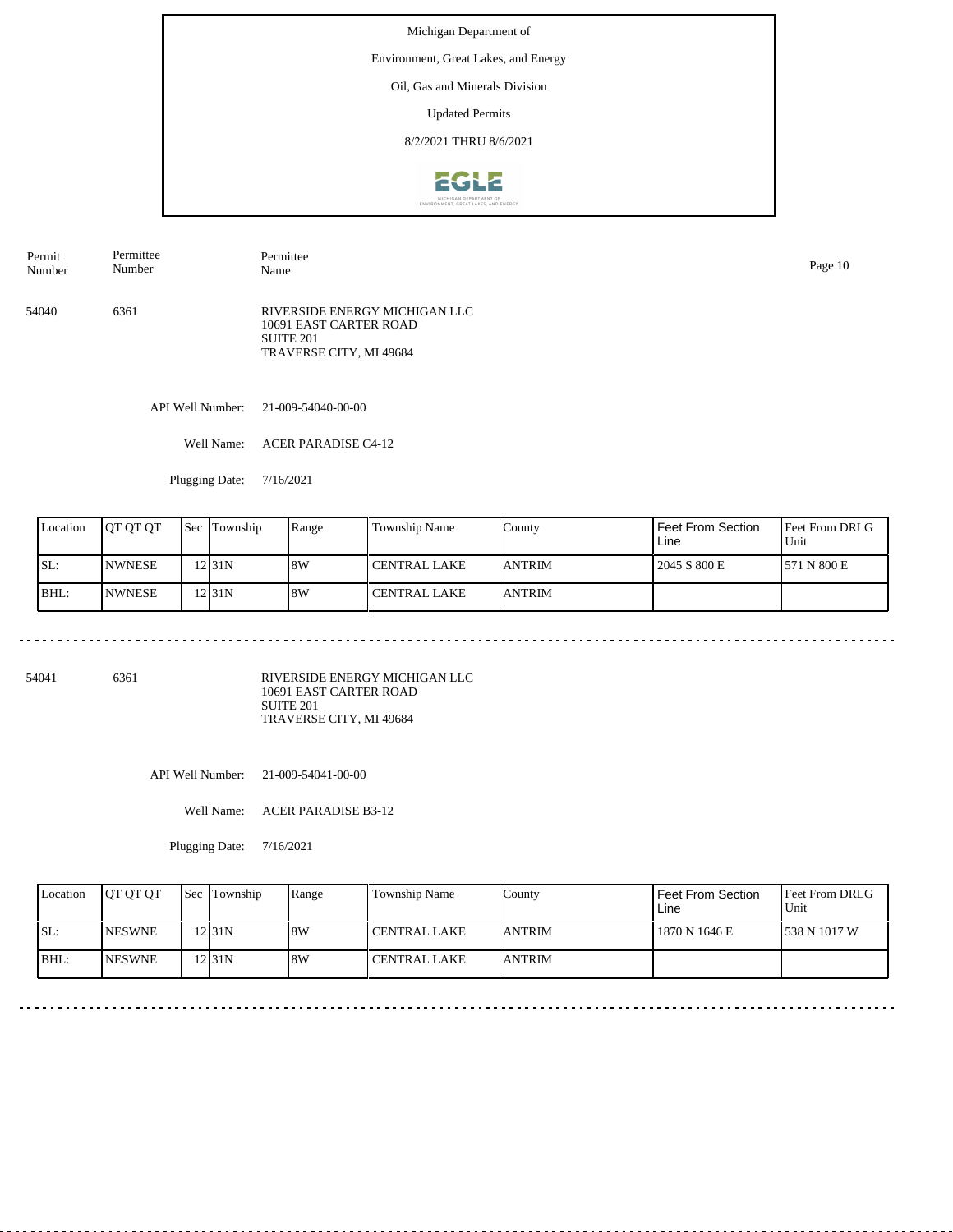Environment, Great Lakes, and Energy

## Oil, Gas and Minerals Division

Updated Permits

8/2/2021 THRU 8/6/2021



54042 6361 RIVERSIDE ENERGY MICHIGAN LLC 10691 EAST CARTER ROAD SUITE 201 TRAVERSE CITY, MI 49684 Permit Number Permittee Number Permittee Name Page 11

API Well Number: 21-009-54042-00-00

Well Name: MCGILL D3-13

Plugging Date: 7/16/2021

| Location | <b>JOT OT OT</b> | <b>Sec</b> | Township | Range | Township Name  | County         | Feet From Section<br>Line | <b>Feet From DRLG</b><br>Unit |
|----------|------------------|------------|----------|-------|----------------|----------------|---------------------------|-------------------------------|
| ISL:     | <b>INWSWSE</b>   |            | 13 31 N  | 8W    | l CENTRAL LAKE | <b>LANTRIM</b> | 817 S 2045 E              | 493 N 560 W                   |
| BHL:     | INWSWSE          |            | 13 31 N  | 8W    | l CENTRAL LAKE | <b>LANTRIM</b> |                           |                               |

54100 6361

RIVERSIDE ENERGY MICHIGAN LLC 10691 EAST CARTER ROAD SUITE 201 TRAVERSE CITY, MI 49684

API Well Number: 21-009-54100-00-00

Well Name: RUGGELS D4-12

| Location | <b>OT OT OT</b> | <b>Sec</b> Township | Range | Township Name       | Countv         | Feet From Section<br>Line | <b>Feet From DRLG</b><br>Unit |
|----------|-----------------|---------------------|-------|---------------------|----------------|---------------------------|-------------------------------|
| ISL:     | <b>ISWSESE</b>  | 12 31 N             | 8W    | <b>CENTRAL LAKE</b> | <b>LANTRIM</b> | 510 S 720 E               | 1510 S 720 E                  |
| BHL:     | <b>ISWSESE</b>  | 12 31 N             | 8W    | <b>CENTRAL LAKE</b> | <b>ANTRIM</b>  |                           |                               |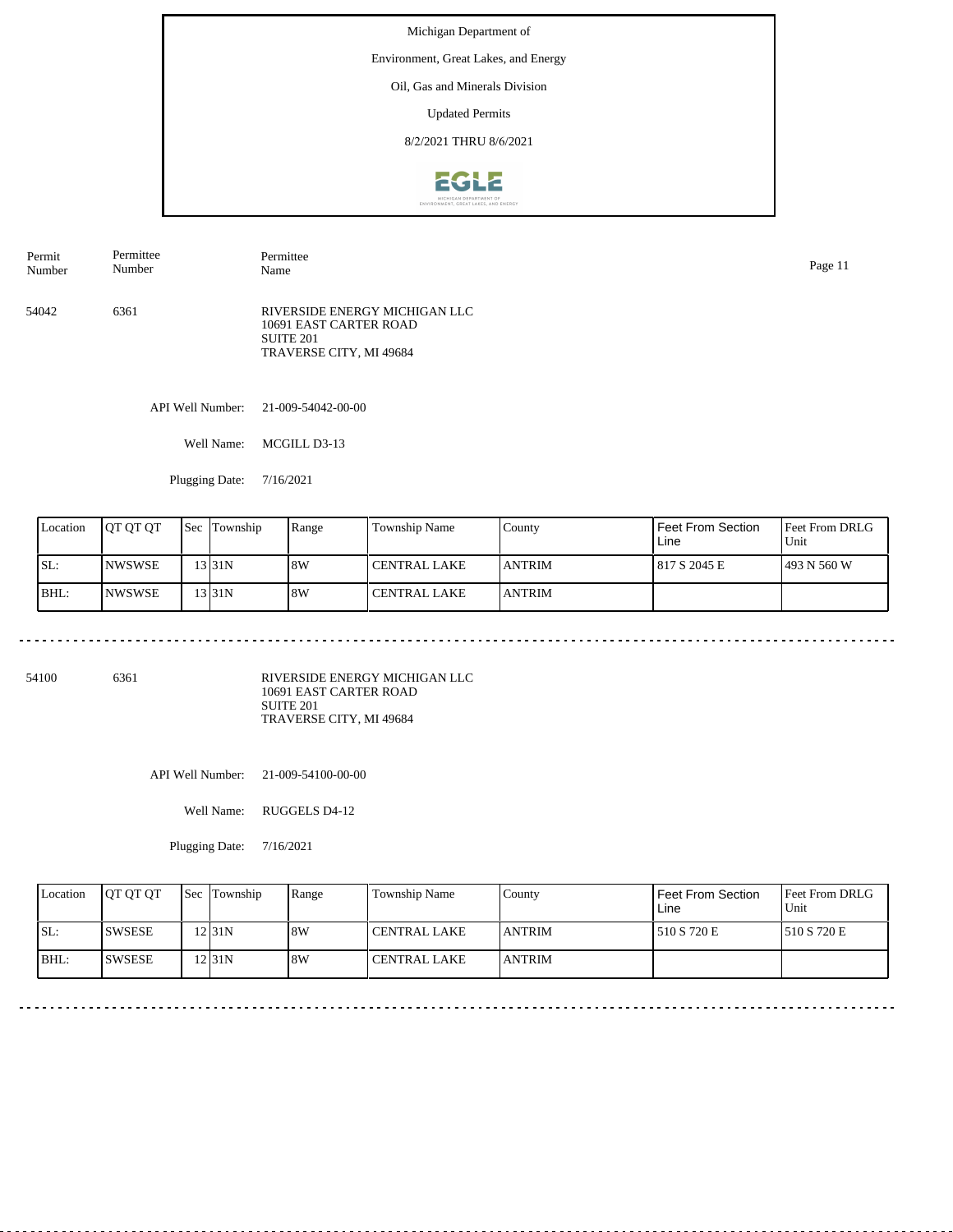Environment, Great Lakes, and Energy

### Oil, Gas and Minerals Division

Updated Permits

8/2/2021 THRU 8/6/2021



54101 6361 RIVERSIDE ENERGY MICHIGAN LLC 10691 EAST CARTER ROAD SUITE 201 TRAVERSE CITY, MI 49684 Permit Number Permittee Number Permittee Name Page 12

API Well Number: 21-009-54101-00-00

Well Name: STATE CENTRAL LAKE & JONES A3-1

Plugging Date: 7/16/2021

| Location | IOT OT OT      | Sec | Township | Range | Township Name  | County         | Feet From Section<br>Line | <b>Feet From DRLG</b><br>Unit |
|----------|----------------|-----|----------|-------|----------------|----------------|---------------------------|-------------------------------|
| SL:      | <b>NWSWNE</b>  |     | l 131N   | 8W    | l CENTRAL LAKE | <b>LANTRIM</b> | 436 N 2285 E              | 1436 N 974 E                  |
| BHL:     | <b>INWSWNE</b> |     | . 31N    | 8W    | l CENTRAL LAKE | <b>LANTRIM</b> |                           |                               |

54199 6361

. . . . . . . .

RIVERSIDE ENERGY MICHIGAN LLC 10691 EAST CARTER ROAD SUITE 201 TRAVERSE CITY, MI 49684

API Well Number: 21-009-54199-00-00

Well Name: TAYLOR B3-36

| Location | <b>IOT OT OT</b> | Sec Township | Range | Township Name | County        | Feet From Section<br>Line | <b>Feet From DRLG</b><br>Unit |
|----------|------------------|--------------|-------|---------------|---------------|---------------------------|-------------------------------|
| SL:      | <b>INESWNE</b>   | $36$ 32N     | 8W    | <b>BANKS</b>  | <b>ANTRIM</b> | 1949 N 1528 E             | 1632 N 1073 W                 |
| BHL:     | <b>INESWNE</b>   | $36$ 32N     | 8W    | <b>BANKS</b>  | <b>ANTRIM</b> |                           |                               |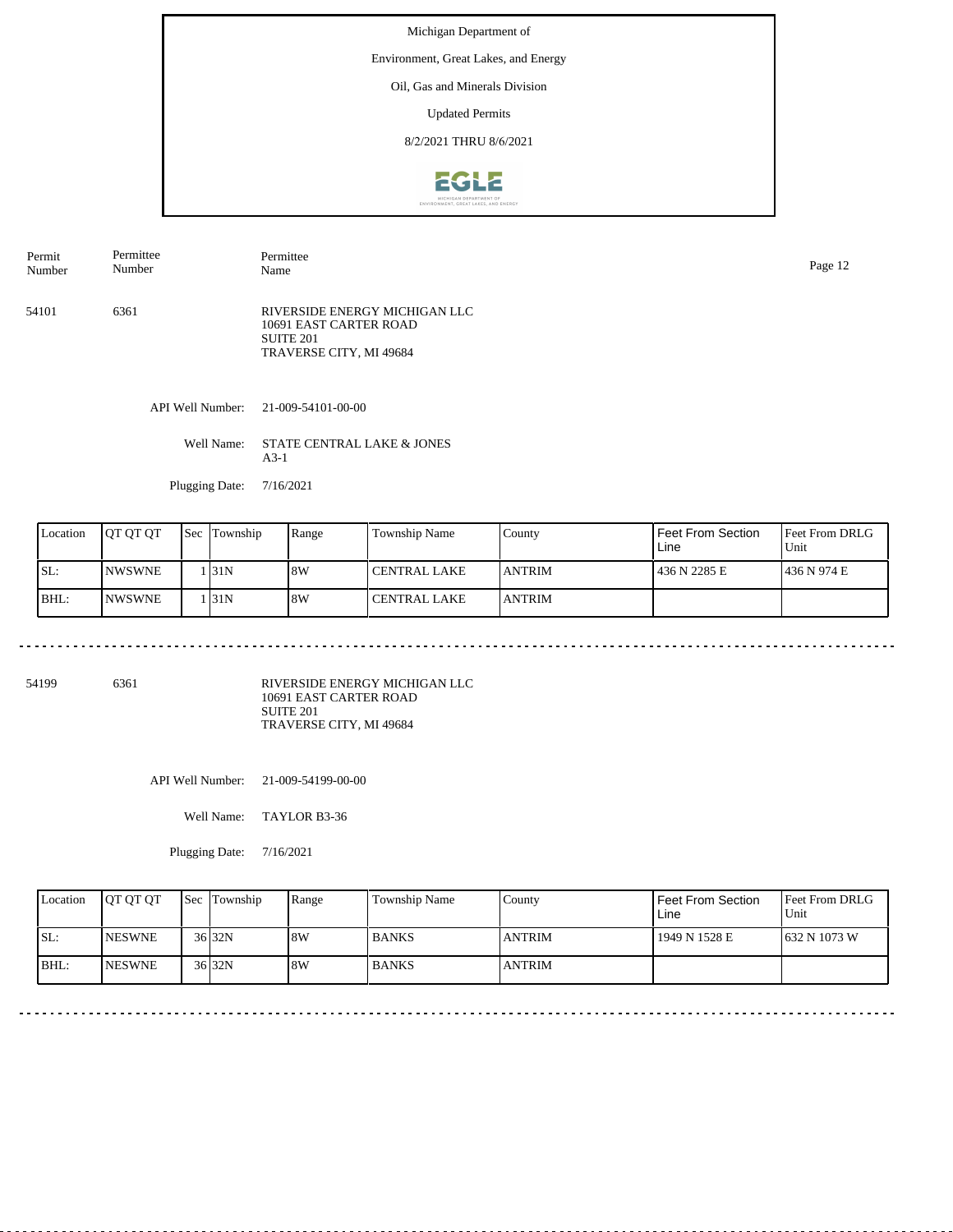Environment, Great Lakes, and Energy

## Oil, Gas and Minerals Division

Updated Permits

8/2/2021 THRU 8/6/2021



| Permit | Permittee | Permittee                                                                                              | Page 13 |
|--------|-----------|--------------------------------------------------------------------------------------------------------|---------|
| Number | Number    | Name                                                                                                   |         |
| 54200  | 6361      | RIVERSIDE ENERGY MICHIGAN LLC<br>10691 EAST CARTER ROAD<br><b>SUITE 201</b><br>TRAVERSE CITY, MI 49684 |         |

API Well Number: 21-009-54200-00-00

Well Name: TAYLOR C4-36

Plugging Date: 7/16/2021

| Location | <b>IOT OT OT</b> | <b>Sec</b> Township | Range | <b>Township Name</b> | County         | Feet From Section<br>Line | <b>Feet From DRLG</b><br>Unit |
|----------|------------------|---------------------|-------|----------------------|----------------|---------------------------|-------------------------------|
| SL:      | <b>SENESE</b>    | 36 <sub>32N</sub>   | 8W    | <b>BANKS</b>         | <b>IANTRIM</b> | 1976 S 489 E              | 1647 S 489 E                  |
| BHL:     | <b>SENESE</b>    | 36 <sub>32N</sub>   | 8W    | <b>BANKS</b>         | <b>ANTRIM</b>  |                           |                               |

54201 6361

RIVERSIDE ENERGY MICHIGAN LLC 10691 EAST CARTER ROAD SUITE 201 TRAVERSE CITY, MI 49684

API Well Number: 21-009-54201-00-00

Well Name: TAYLOR D3-36

Plugging Date: 7/16/2021

| Location | <b>IOT OT OT</b> | <b>Sec Township</b> | Range | Township Name | County        | Feet From Section<br>Line | <b>Feet From DRLG</b><br>Unit |
|----------|------------------|---------------------|-------|---------------|---------------|---------------------------|-------------------------------|
| ISL:     | <b>INESWSE</b>   | $36$ 32N            | 8W    | <b>BANKS</b>  | <b>ANTRIM</b> | 969 S 1777 E              | 1345 N 835 W                  |
| IBHL:    | <b>INESWSE</b>   | 36 <sub>32N</sub>   | 8W    | <b>BANKS</b>  | <b>ANTRIM</b> |                           |                               |

<u>. . . . . . . . . . . . .</u>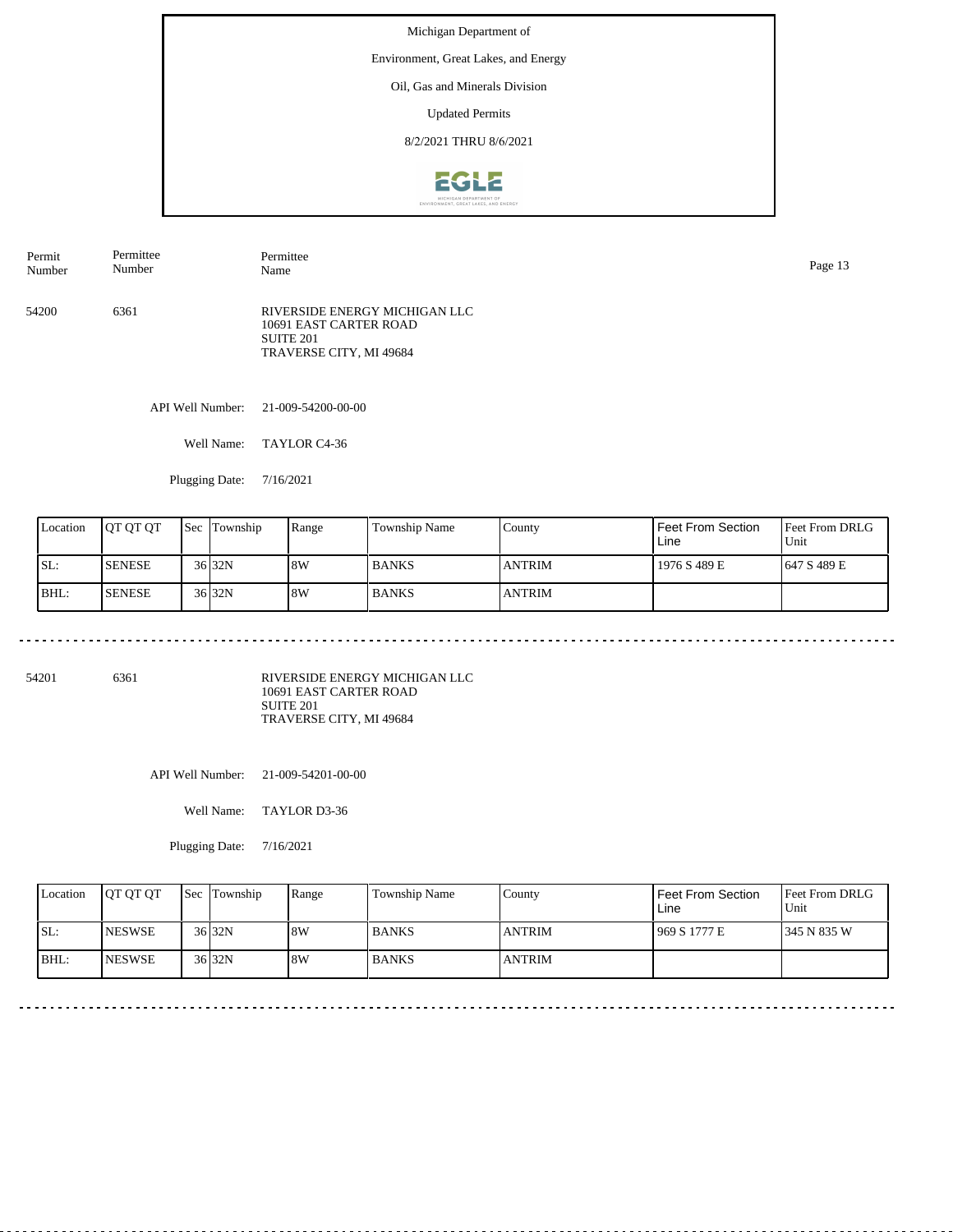Environment, Great Lakes, and Energy

## Oil, Gas and Minerals Division

Updated Permits

8/2/2021 THRU 8/6/2021



| Permit | Permittee | Permittee                                                                                       | Page 14 |
|--------|-----------|-------------------------------------------------------------------------------------------------|---------|
| Number | Number    | Name                                                                                            |         |
| 54211  | 6361      | RIVERSIDE ENERGY MICHIGAN LLC<br>10691 EAST CARTER ROAD<br>SUITE 201<br>TRAVERSE CITY, MI 49684 |         |

API Well Number: 21-009-54211-00-00

Well Name: GERMAN D4-1

Plugging Date: 7/16/2021

| Location | <b>JOT OT OT</b> | <b>Sec Township</b> | Range | Township Name  | County         | Feet From Section<br>Line | <b>Feet From DRLG</b><br>Unit |
|----------|------------------|---------------------|-------|----------------|----------------|---------------------------|-------------------------------|
| ISL:     | <b>NESESE</b>    | l 31N               | 8W    | l CENTRAL LAKE | <b>LANTRIM</b> | 1310 S 470 E              | 1310 S 470 E                  |
| IBHL:    | <b>NESESE</b>    | l 31N               | 18W   | l CENTRAL LAKE | <b>LANTRIM</b> |                           |                               |

54212 6361

RIVERSIDE ENERGY MICHIGAN LLC 10691 EAST CARTER ROAD SUITE 201 TRAVERSE CITY, MI 49684

API Well Number: 21-009-54212-00-00

Well Name: CARPENTER A1-18

Plugging Date: 7/16/2021

| Location | <b>OT OT OT</b> | <b>Sec Township</b> | Range | Township Name | County        | Feet From Section<br>Line | <b>Feet From DRLG</b><br>Unit |
|----------|-----------------|---------------------|-------|---------------|---------------|---------------------------|-------------------------------|
| SL:      | <b>INWNWNW</b>  | 18 <sub>31N</sub>   | 7W    | <b>ECHO</b>   | <b>ANTRIM</b> | 498 N 588 W               | 1498 N 588 W                  |
| IBHL:    | <b>INWNWNW</b>  | 18 <sub>131</sub> N | 7W    | <b>ECHO</b>   | <b>ANTRIM</b> |                           |                               |

--------------------------------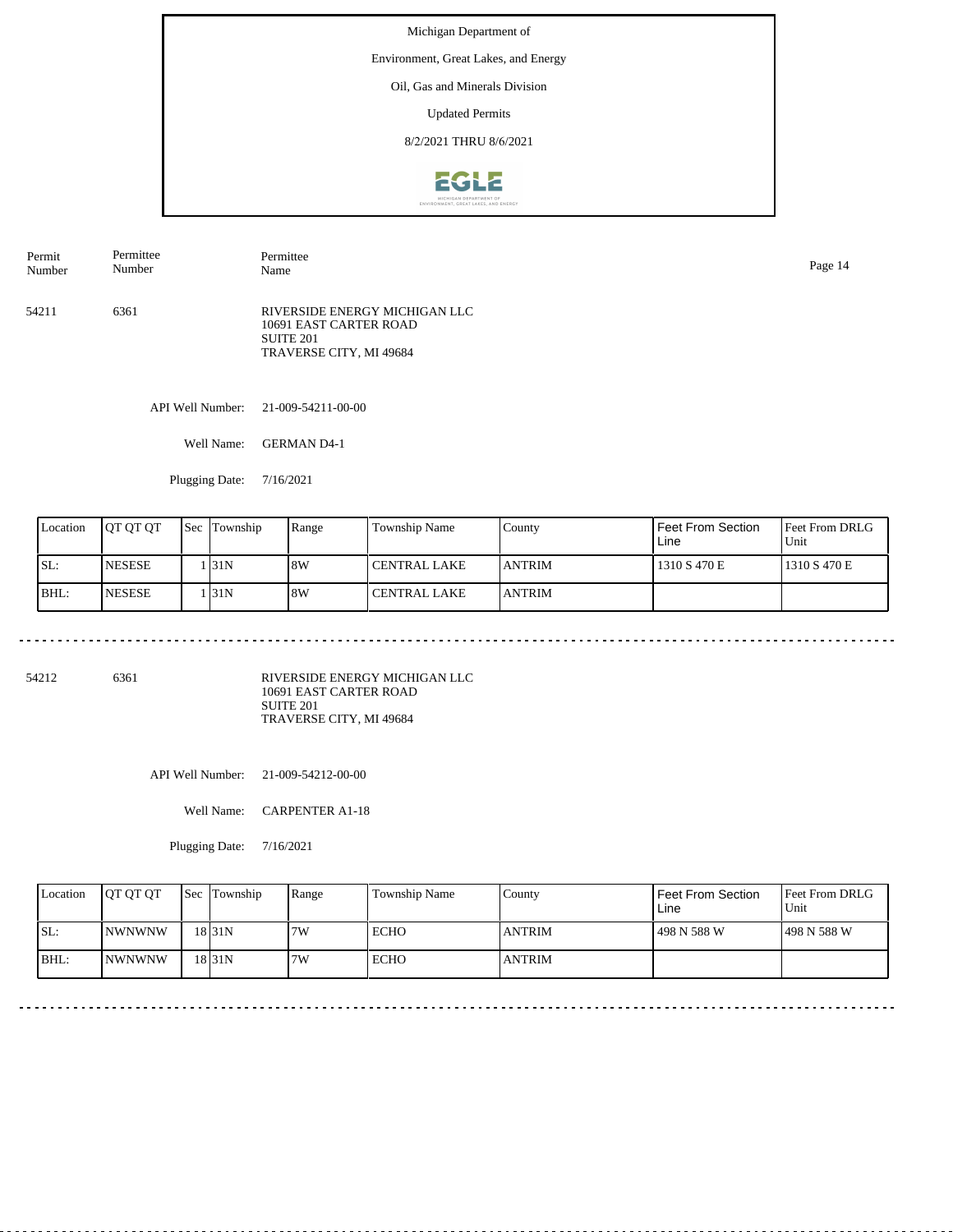Environment, Great Lakes, and Energy

### Oil, Gas and Minerals Division

Updated Permits

8/2/2021 THRU 8/6/2021



54322 6361 RIVERSIDE ENERGY MICHIGAN LLC 10691 EAST CARTER ROAD SUITE 201 TRAVERSE CITY, MI 49684 Permit Number Permittee Number Permittee Name Page 15

API Well Number: 21-009-54322-00-00

Well Name: RUSSELL A1-17

Plugging Date: 7/1/2021

| Location | <b>IOT OT OT</b> | <b>Sec</b> | Township | Range | Township Name | County        | Feet From Section<br>Line | <b>Feet From DRLG</b><br>Unit |
|----------|------------------|------------|----------|-------|---------------|---------------|---------------------------|-------------------------------|
| ISL:     | ISWNWNW          |            | 17 31 N  | 7W    | ECHO          | <b>ANTRIM</b> | l 829 N 363 W             | 1491 S 363 W                  |
| BHL:     | ISWNWNW          |            | 17 31 N  | 7W    | ECHO          | <b>ANTRIM</b> |                           |                               |

54323 6361

RIVERSIDE ENERGY MICHIGAN LLC 10691 EAST CARTER ROAD SUITE 201 TRAVERSE CITY, MI 49684

API Well Number: 21-009-54323-00-00

Well Name: RUSSELL B1-17

| Location | <b>IOT OT OT</b> | <b>Sec</b> Township | Range | <b>Township Name</b> | Countv        | <b>Feet From Section</b><br>Line | <b>Feet From DRLG</b><br>Unit |
|----------|------------------|---------------------|-------|----------------------|---------------|----------------------------------|-------------------------------|
| SL:      | <b>ISESWNW</b>   | 17 31 N             | 7W    | ECHO                 | <b>ANTRIM</b> | 2296 N 1185 W                    | 337 S 1185 W                  |
| IBHL:    | <b>ISESWNW</b>   | 17 31 N             | 7W    | ECHO                 | <b>ANTRIM</b> |                                  |                               |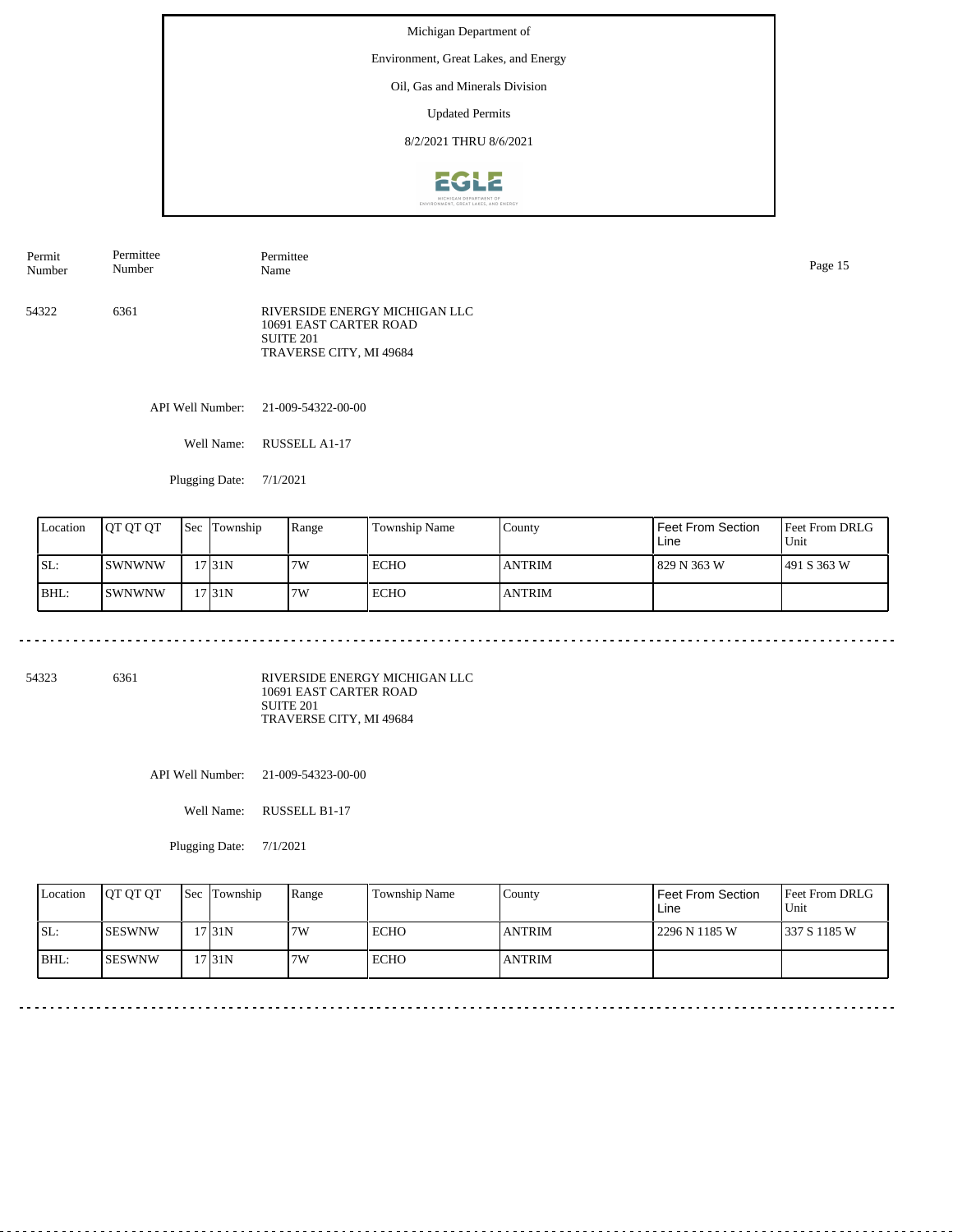Environment, Great Lakes, and Energy

### Oil, Gas and Minerals Division

Updated Permits

8/2/2021 THRU 8/6/2021



54662 6361 RIVERSIDE ENERGY MICHIGAN LLC 10691 EAST CARTER ROAD SUITE 201 TRAVERSE CITY, MI 49684 Permit Number Permittee Number Permittee Name Page 16

API Well Number: 21-009-54662-00-00

Well Name: CENTRAL M B2-7

Plugging Date: 7/1/2021

| Location | <b>JOT OT OT</b> | <b>Sec</b> | Township | Range | Township Name | County        | Feet From Section<br>Line | <b>Feet From DRLG</b><br>Unit |
|----------|------------------|------------|----------|-------|---------------|---------------|---------------------------|-------------------------------|
| ISL:     | INWSENW          |            | 7131N    | 7W    | ECHO          | <b>ANTRIM</b> | 1442 N 2352 W             | 1210 S 581 W                  |
| BHL:     | INWSENW          |            | 7131N    | 7W    | ECHO          | <b>ANTRIM</b> |                           |                               |

54664 6361

RIVERSIDE ENERGY MICHIGAN LLC 10691 EAST CARTER ROAD SUITE 201 TRAVERSE CITY, MI 49684

API Well Number: 21-009-54664-00-00

Well Name: CENTRAL M D1-7

| Location | <b>IOT OT OT</b> | <b>Sec</b> Township | Range | Township Name | Countv        | Feet From Section<br>Line | <b>Feet From DRLG</b><br>Unit |
|----------|------------------|---------------------|-------|---------------|---------------|---------------------------|-------------------------------|
| SL:      | <b>INESWSW</b>   | 7131N               | 7W    | ECHO          | <b>ANTRIM</b> | 1215 S 940 W              | 1215 S 835 E                  |
| BHL:     | <b>INESWSW</b>   | 7 <sub>131</sub> N  | 7W    | ECHO          | <b>ANTRIM</b> |                           |                               |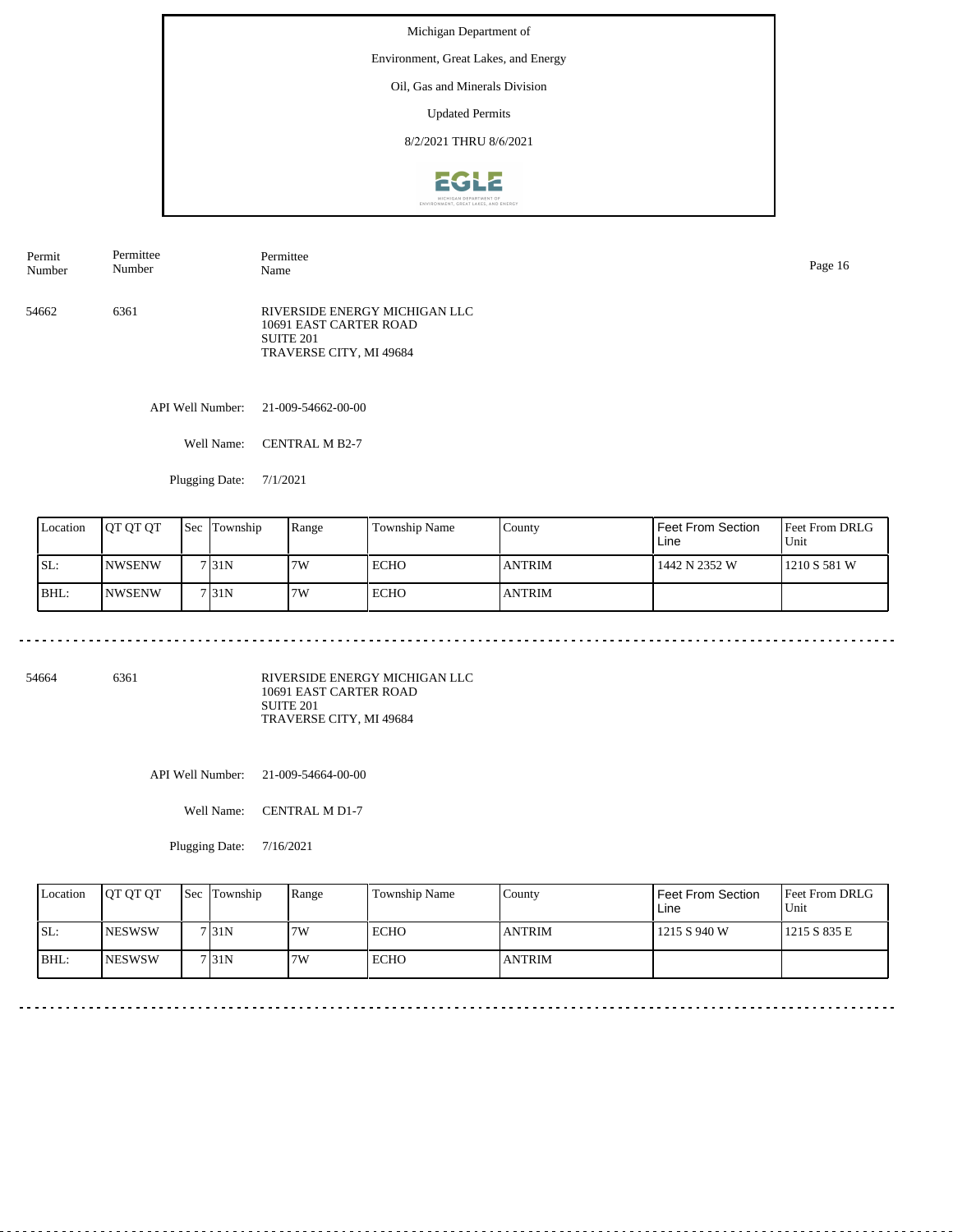Environment, Great Lakes, and Energy

## Oil, Gas and Minerals Division

Updated Permits

8/2/2021 THRU 8/6/2021



| Permit<br>Number | Permittee<br>Number | Permittee<br>Name                                                                                          | Page 17 |
|------------------|---------------------|------------------------------------------------------------------------------------------------------------|---------|
| 54665            | 6361                | RIVERSIDE ENERGY MICHIGAN LLC<br>10691 EAST CARTER ROAD<br>SUITE <sub>201</sub><br>TRAVERSE CITY, MI 49684 |         |

API Well Number: 21-009-54665-00-00

Well Name: CENTRAL M D3-7

Plugging Date: 7/1/2021

| Location | <b>JOT OT OT</b> | <b>Sec Township</b> | Range | <b>Township Name</b> | County        | Feet From Section<br>Line | <b>Feet From DRLG</b><br>Unit |
|----------|------------------|---------------------|-------|----------------------|---------------|---------------------------|-------------------------------|
| SL:      | <b>NESWSE</b>    | 7131N               | 7W    | <b>ECHO</b>          | <b>ANTRIM</b> | 1265 S 1655 E             | 1265 S 336 E                  |
| BHL:     | <b>INESWSE</b>   | 7131N               | 7W    | <b>ECHO</b>          | <b>ANTRIM</b> |                           |                               |

54714 6361

RIVERSIDE ENERGY MICHIGAN LLC 10691 EAST CARTER ROAD SUITE 201 TRAVERSE CITY, MI 49684

API Well Number: 21-009-54714-00-00

Well Name: STATE ECHO & DREW D1-8

Plugging Date: 7/1/2021

| Location | <b>OT OT OT</b> | <b>Sec Township</b> | Range | Township Name | Countv        | Feet From Section<br>Line | <b>Feet From DRLG</b><br>Unit |
|----------|-----------------|---------------------|-------|---------------|---------------|---------------------------|-------------------------------|
| SL:      | Iswswsw         | 8 <sub>31N</sub>    | 7W    | ECHO          | <b>ANTRIM</b> | 349 S 447 W               | 1349 S 901 E                  |
| IBHL:    | ISWSWSW         | 8 <sub>31N</sub>    | 7W    | ECHO          | <b>ANTRIM</b> |                           |                               |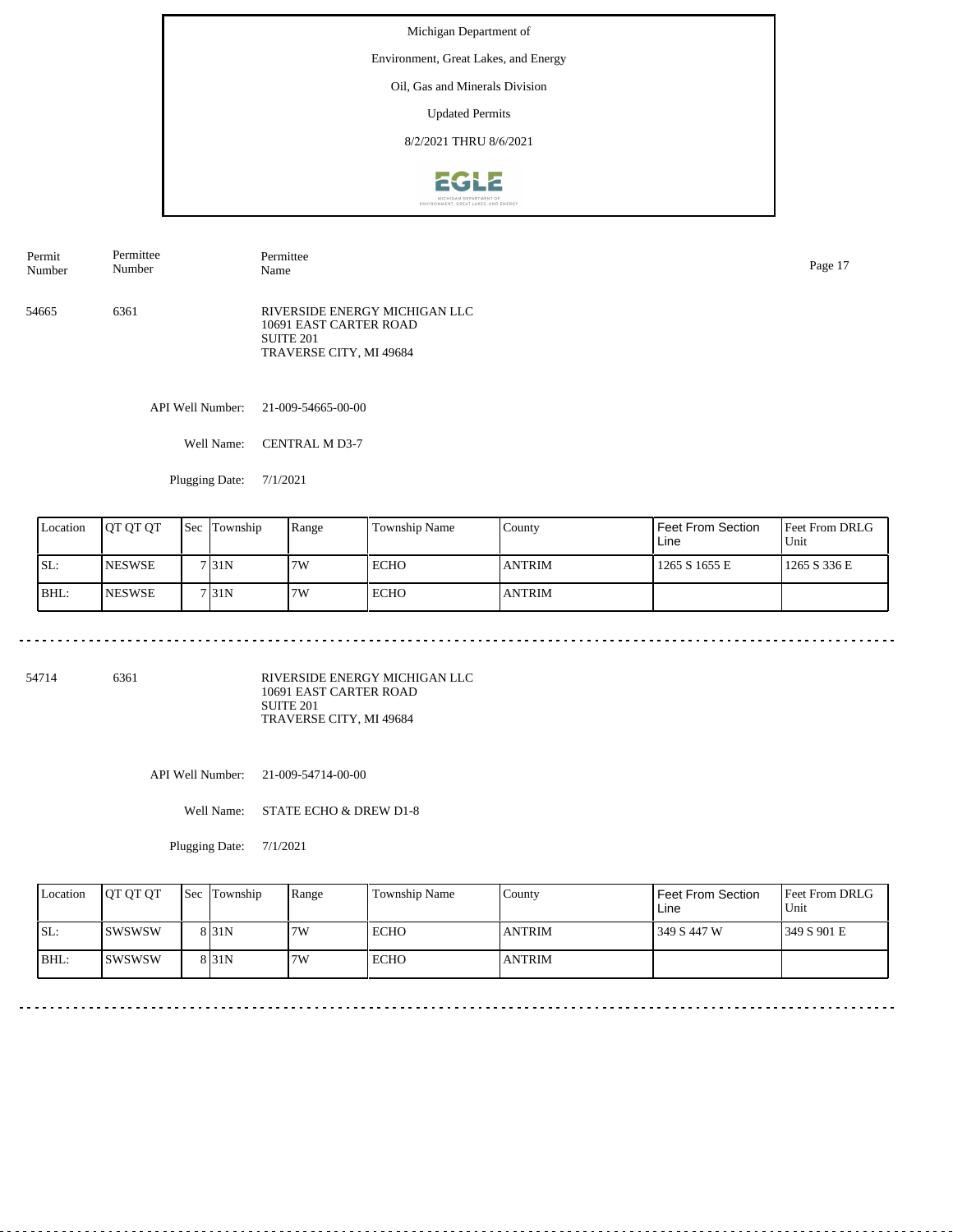Environment, Great Lakes, and Energy

### Oil, Gas and Minerals Division

Updated Permits

8/2/2021 THRU 8/6/2021



55919 6361 RIVERSIDE ENERGY MICHIGAN LLC 10691 EAST CARTER ROAD SUITE 201 TRAVERSE CITY, MI 49684 Permit Number Permittee Number Permittee Name Page 18

API Well Number: 21-009-55919-00-00

Well Name: SEVALD D1-1

Plugging Date: 7/16/2021

| Location | IOT OT OT | Sec | Township | Range | Township Name         | County         | Feet From Section<br>Line | <b>Feet From DRLG</b><br>Unit |
|----------|-----------|-----|----------|-------|-----------------------|----------------|---------------------------|-------------------------------|
| SL:      | ISESWSW   |     | . 31N    | 8W    | <b>CENTRAL LAKE</b>   | <b>JANTRIM</b> | 442 S 821 W               | 1442 S 821 W                  |
| BHL:     | ISESWSW   |     | . 131 N  | 8W    | <b>I CENTRAL LAKE</b> | <b>JANTRIM</b> |                           |                               |

55921 6361

RIVERSIDE ENERGY MICHIGAN LLC 10691 EAST CARTER ROAD SUITE 201 TRAVERSE CITY, MI 49684

API Well Number: 21-009-55921-00-00

Well Name: CENTRAL M 1-7 SWD

| Location | <b>OT OT OT</b> | <b>Sec Township</b> | Range | Township Name | Countv        | Feet From Section<br>Line | <b>Feet From DRLG</b><br>Unit |
|----------|-----------------|---------------------|-------|---------------|---------------|---------------------------|-------------------------------|
| SL:      | <b>INENWNW</b>  | 7131N               | 7W    | <b>ECHO</b>   | <b>ANTRIM</b> | 1 577 N 1164 W            |                               |
| IBHL:    | <b>INENWNW</b>  | 7131N               | 7W    | <b>ECHO</b>   | <b>ANTRIM</b> |                           |                               |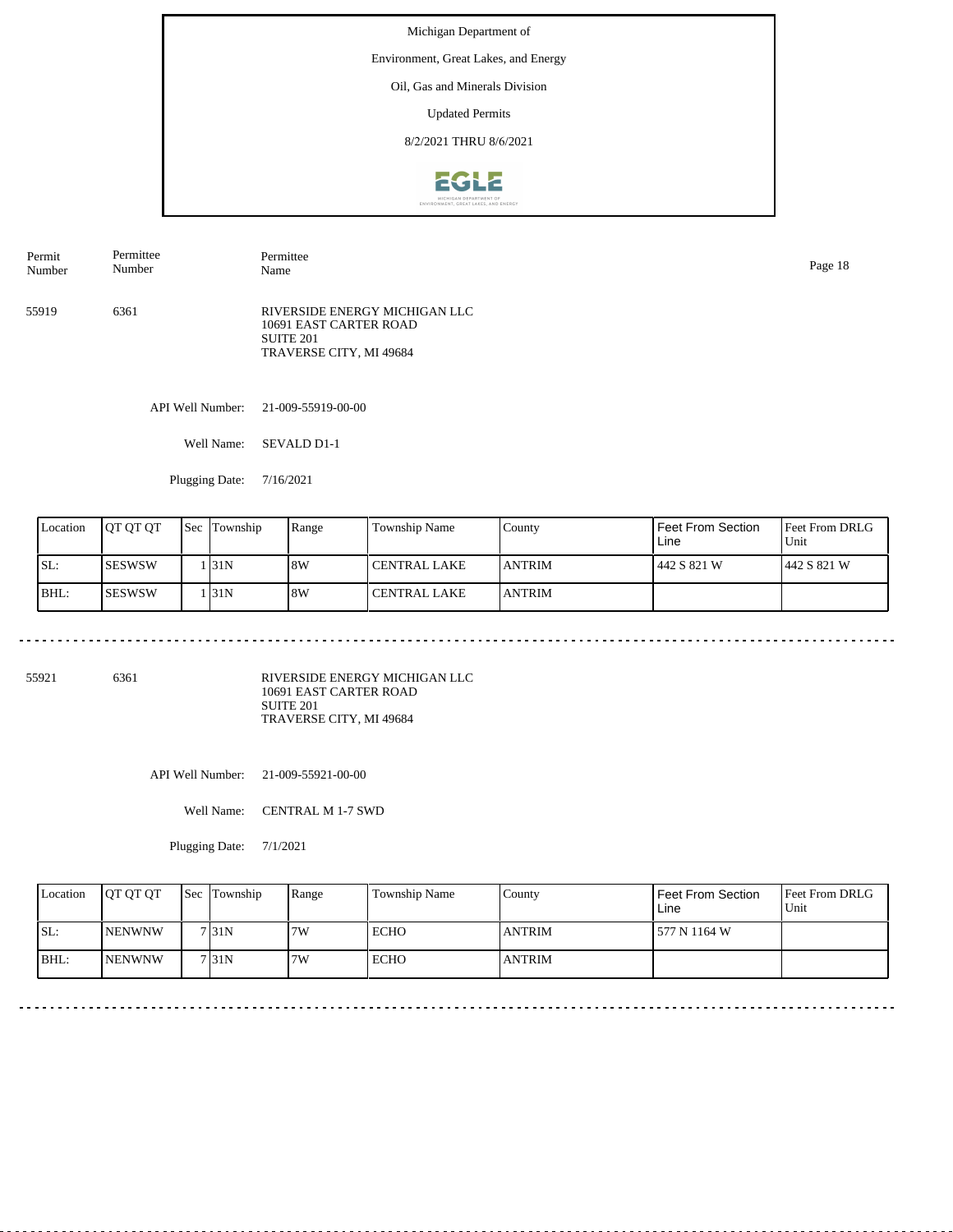Environment, Great Lakes, and Energy

### Oil, Gas and Minerals Division

Updated Permits

8/2/2021 THRU 8/6/2021



55995 6361 RIVERSIDE ENERGY MICHIGAN LLC 10691 EAST CARTER ROAD SUITE 201 TRAVERSE CITY, MI 49684 Permit Number Permittee Number Permittee Name Page 19

API Well Number: 21-009-55995-00-00

Well Name: CENTRAL M B3-7

Plugging Date: 7/1/2021

| Location | <b>JOT OT OT</b> | <b>Sec Township</b> | Range | <b>Township Name</b> | County        | Feet From Section<br>Line | <b>Feet From DRLG</b><br>Unit |
|----------|------------------|---------------------|-------|----------------------|---------------|---------------------------|-------------------------------|
| SL:      | <b>NESWNE</b>    | 7131N               | 7W    | <b>ECHO</b>          | <b>ANTRIM</b> | 1668 N 1973 E             | 1340 N 666 W                  |
| BHL:     | <b>INESWNE</b>   | 7131N               | 7W    | <b>ECHO</b>          | <b>ANTRIM</b> |                           |                               |

58564 6361

RIVERSIDE ENERGY MICHIGAN LLC 10691 EAST CARTER ROAD SUITE 201 TRAVERSE CITY, MI 49684

API Well Number: 21-009-58564-00-00

Well Name: PORTER AGNEW A4-17

Plugging Date: 6/30/2021

| Location | <b>OT OT OT</b> | <b>Sec Township</b> | Range | Township Name | County        | Feet From Section<br>Line | <b>Feet From DRLG</b><br>Unit |
|----------|-----------------|---------------------|-------|---------------|---------------|---------------------------|-------------------------------|
| ISL:     | <b>NENENE</b>   | 17 31 N             | 7W    | <b>ECHO</b>   | <b>ANTRIM</b> | 202 N 658 E               | 1113 S 658 E                  |
| IBHL:    | <b>INENENE</b>  | 17 I 31 N           | 7W    | <b>ECHO</b>   | <b>ANTRIM</b> |                           |                               |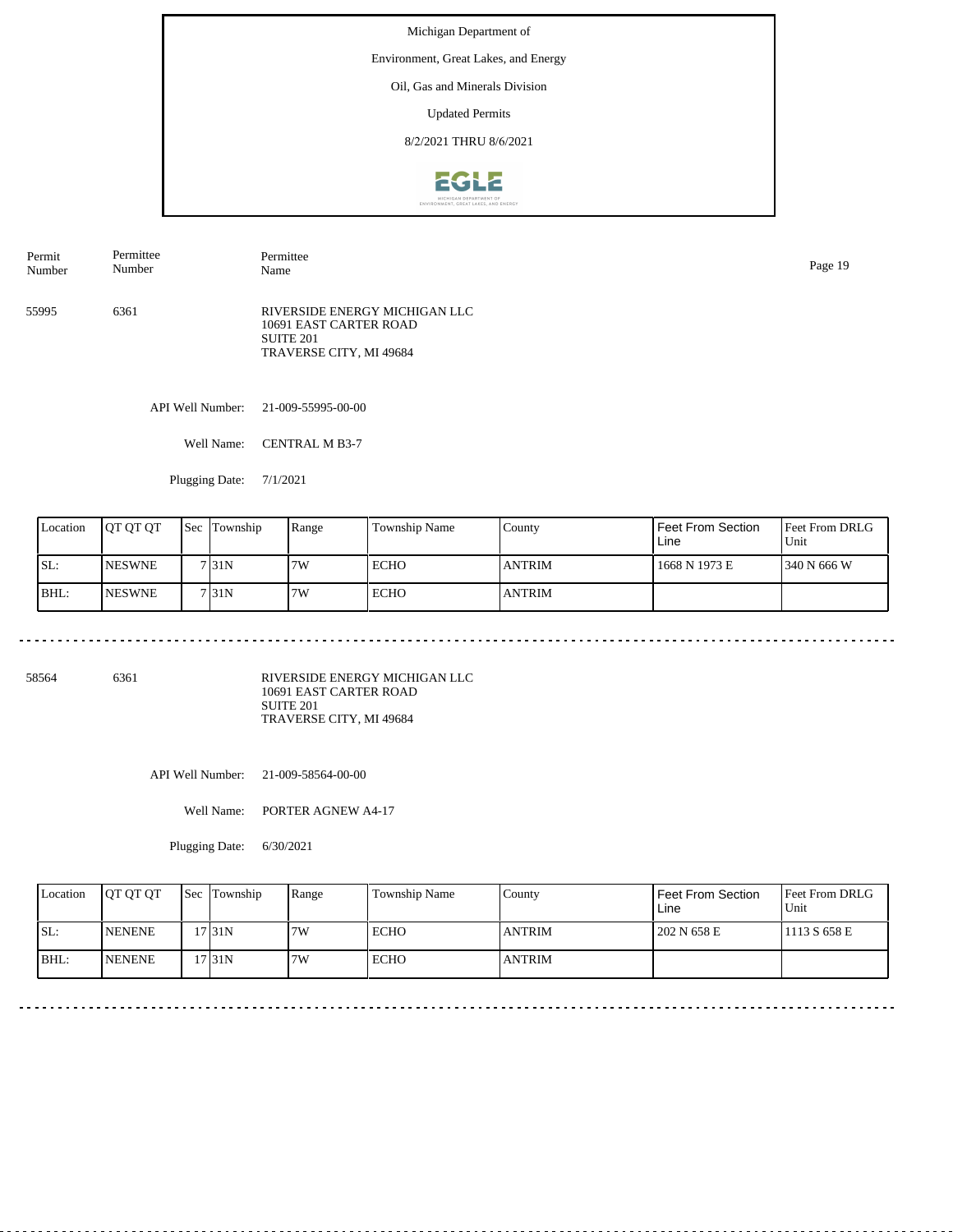Environment, Great Lakes, and Energy

## Oil, Gas and Minerals Division

Updated Permits

8/2/2021 THRU 8/6/2021



| Permit | Permittee | Permittee                                                                                       | Page 20 |
|--------|-----------|-------------------------------------------------------------------------------------------------|---------|
| Number | Number    | Name                                                                                            |         |
| 58708  | 6361      | RIVERSIDE ENERGY MICHIGAN LLC<br>10691 EAST CARTER ROAD<br>SUITE 201<br>TRAVERSE CITY, MI 49684 |         |

API Well Number: 21-009-58708-00-00

Well Name: AGNEW B3-17

Plugging Date: 7/1/2021

<u>. . . . . . . . . . . . . . . . . .</u>

| Location | <b>IOT OT OT</b> | <b>Sec Township</b> | Range | <b>Township Name</b> | County        | Feet From Section<br>Line | <b>Feet From DRLG</b><br>Unit |
|----------|------------------|---------------------|-------|----------------------|---------------|---------------------------|-------------------------------|
| SL:      | <b>INESWNE</b>   | 17 31 N             | 7W    | <b>ECHO</b>          | <b>ANTRIM</b> | 1686 N 1785 E             | 1374 N 470 E                  |
| BHL:     | <b>INESWNE</b>   | 17 31 N             | 7W    | <b>ECHO</b>          | <b>ANTRIM</b> |                           |                               |

59774 5320

SAVOY ENERGY LP 920 HASTINGS STREET, SUITE A PO BOX 1560 TRAVERSE CITY, MI 49685-1560

API Well Number: 21-059-59734-02-00

Well Name: OLDFORD 1-7A HD-1

True Vertical Depth: 3792

| Location | <b>IOT OT OT</b> | <b>ISec ITownship</b> | Range | Township Name | County           | <b>Feet From Section</b><br>Line | <b>Feet From DRLG</b><br>Unit |
|----------|------------------|-----------------------|-------|---------------|------------------|----------------------------------|-------------------------------|
| SL:      | <b>SENESE</b>    | 7 I 7 S               | 1W    | PITTSFORD     | <b>HILLSDALE</b> | 1551 S 230 E                     |                               |
| BHL:     | <b>INWSENE</b>   | 7 I 7 S               | 1W    | PITTSFORD     | <b>HILLSDALE</b> | 1687 N 1139 E                    | 1365 N 842 W                  |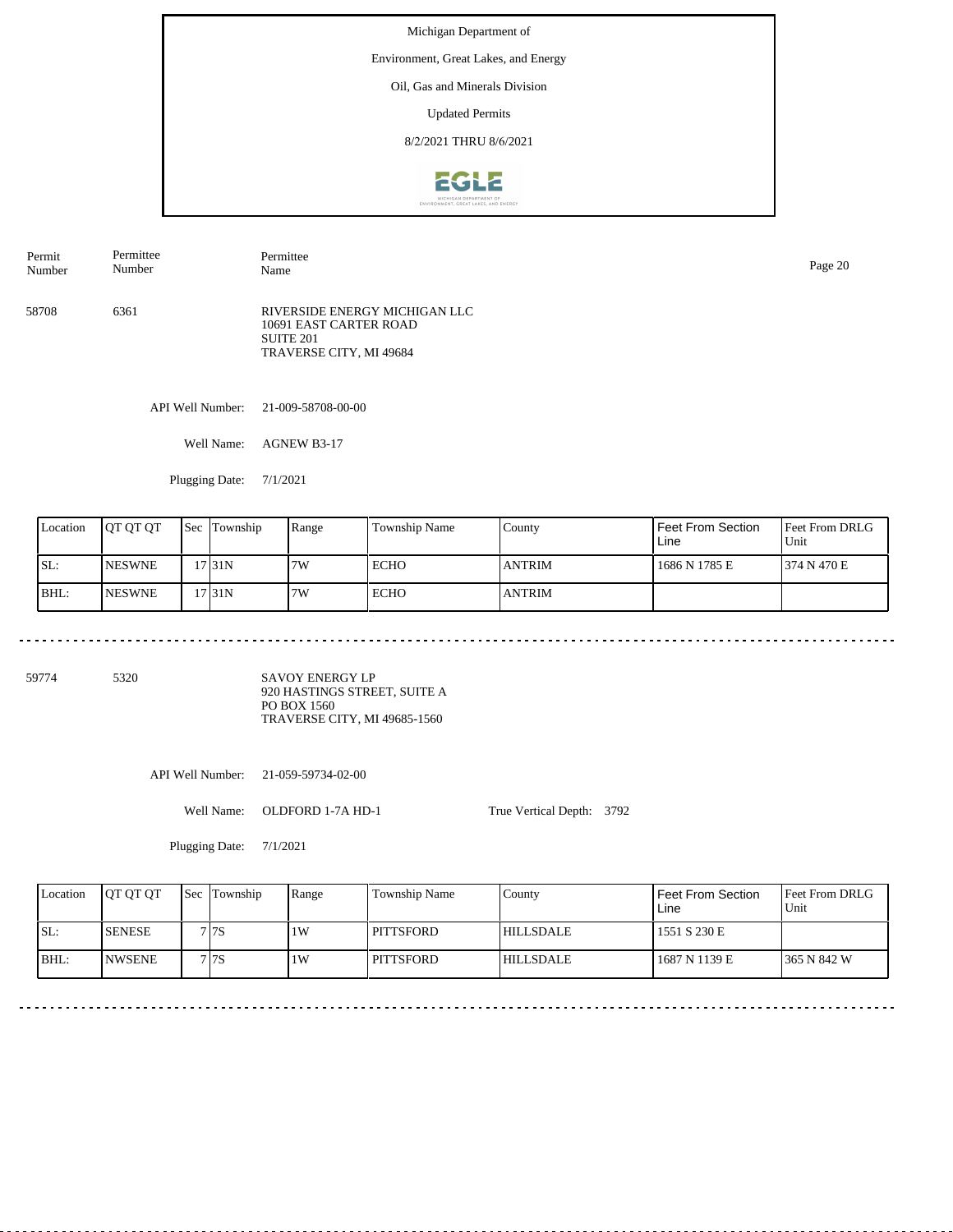Environment, Great Lakes, and Energy

### Oil, Gas and Minerals Division

Updated Permits

8/2/2021 THRU 8/6/2021



59975 5320 SAVOY ENERGY LP 920 HASTINGS STREET, SUITE A PO BOX 1560 TRAVERSE CITY, MI 49685-1560 Permit Number Permittee Number Permittee Name Page 21

API Well Number: 21-059-59975-00-00

Well Name: TONER 1-17

Plugging Date: 6/17/2021

| Location | IOT OT OT     | <b>Sec</b> | Township | Range | Township Name    | County           | Feet From Section<br>Line | <b>Feet From DRLG</b><br>Unit |
|----------|---------------|------------|----------|-------|------------------|------------------|---------------------------|-------------------------------|
| SL:      | <b>SWNWNE</b> |            | !7 I 7 S | 1W    | <b>PITTSFORD</b> | <b>HILLSDALE</b> | 1196 N 2502 E             | 1785 S 1189 E                 |
| BHL:     | <b>SWNWNE</b> |            | !7 I 7 S | 1W    | <b>PITTSFORD</b> | <b>HILLSDALE</b> |                           |                               |

59975 5320

SAVOY ENERGY LP 920 HASTINGS STREET, SUITE A PO BOX 1560 TRAVERSE CITY, MI 49685-1560

API Well Number: 21-059-59975-01-00

Well Name: TONER 1-17 HD1

Plugging Date: 6/17/2021

True Vertical Depth: 3718

Feet From DRLG Unit 350 N 361 W 1196 N 2502 E 350 N 1675 W Feet From Section Line County HILLSDALE HILLSDALE Location | QT QT QT | Sec | Township | Range | Township Name SL: BHL: SWNWNE NWNENW Sec Township 17 7S 17 7S  $1W$ 1W PITTSFORD **PITTSFORD**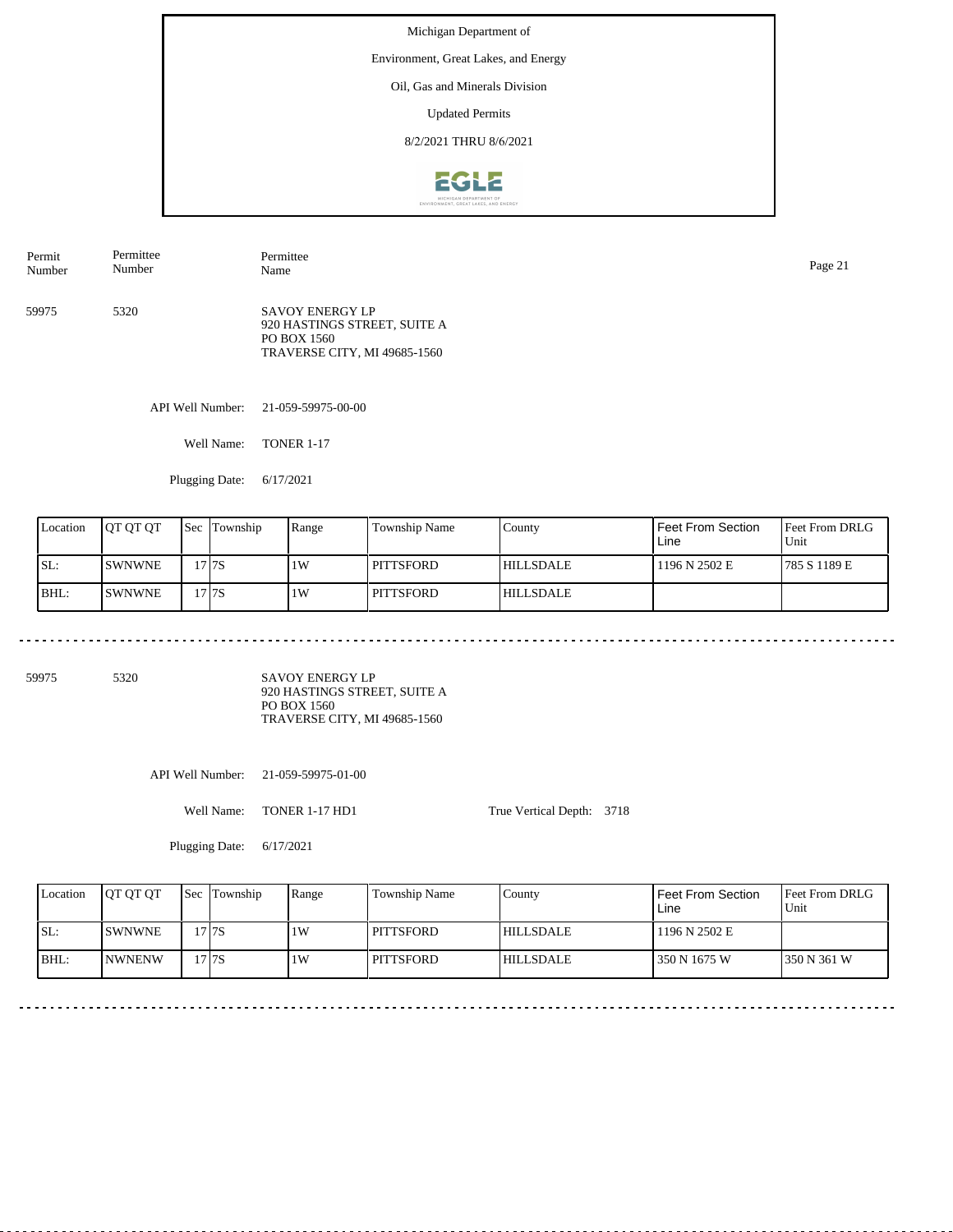Environment, Great Lakes, and Energy

## Oil, Gas and Minerals Division

Updated Permits

8/2/2021 THRU 8/6/2021



| Permit | Permittee | Permittee                                                                                             | Page 22 |
|--------|-----------|-------------------------------------------------------------------------------------------------------|---------|
| Number | Number    | Name                                                                                                  |         |
| 60099  | 5320      | <b>SAVOY ENERGY LP</b><br>920 HASTINGS STREET, SUITE A<br>PO BOX 1560<br>TRAVERSE CITY, MI 49685-1560 |         |

API Well Number: 21-091-60099-00-00

Well Name: RUESINK 4-8

Plugging Date: 6/7/2021

<u>. . . . . . . . . . . . . . . . . .</u>

| Location | <b>IOT OT OT</b> | <b>Sec</b> | Township          | Range | Township Name | County         | Feet From Section<br>Line | <b>Feet From DRLG</b><br>Unit |
|----------|------------------|------------|-------------------|-------|---------------|----------------|---------------------------|-------------------------------|
| ISL:     | <b>INESWSE</b>   |            | 8 <sub>16</sub> S | 3E    | <b>ADRIAN</b> | <b>LENAWEE</b> | 1275 S 1500 E             | 607 S 1133 W                  |
| BHL:     | <b>INESWSE</b>   |            | 8 <sub>16</sub> S | 3E    | <b>ADRIAN</b> | <b>LENAWEE</b> |                           |                               |

60397 5320

SAVOY ENERGY LP 920 HASTINGS STREET, SUITE A PO BOX 1560 TRAVERSE CITY, MI 49685-1560

API Well Number: 21-091-60397-02-00

Well Name: RUESINK 7-8 HD2

True Vertical Depth: 3678

Plugging Date: 6/9/2021

| Location | <b>IOT OT OT</b> | <b>Sec Township</b> | Range | Township Name | County  | <b>Feet From Section</b><br>Line | <b>Feet From DRLG</b><br>Unit |
|----------|------------------|---------------------|-------|---------------|---------|----------------------------------|-------------------------------|
| SL:      | <b>INESWSE</b>   | 8 6 S               | 3E    | <b>ADRIAN</b> | LENAWEE | 1274 S 1551 E                    |                               |
| BHL:     | <b>SWNWSE</b>    | 8 I 6 S             | 3E    | <b>ADRIAN</b> | LENAWEE | 1640 S 2004 E                    | 1366 N 631 W                  |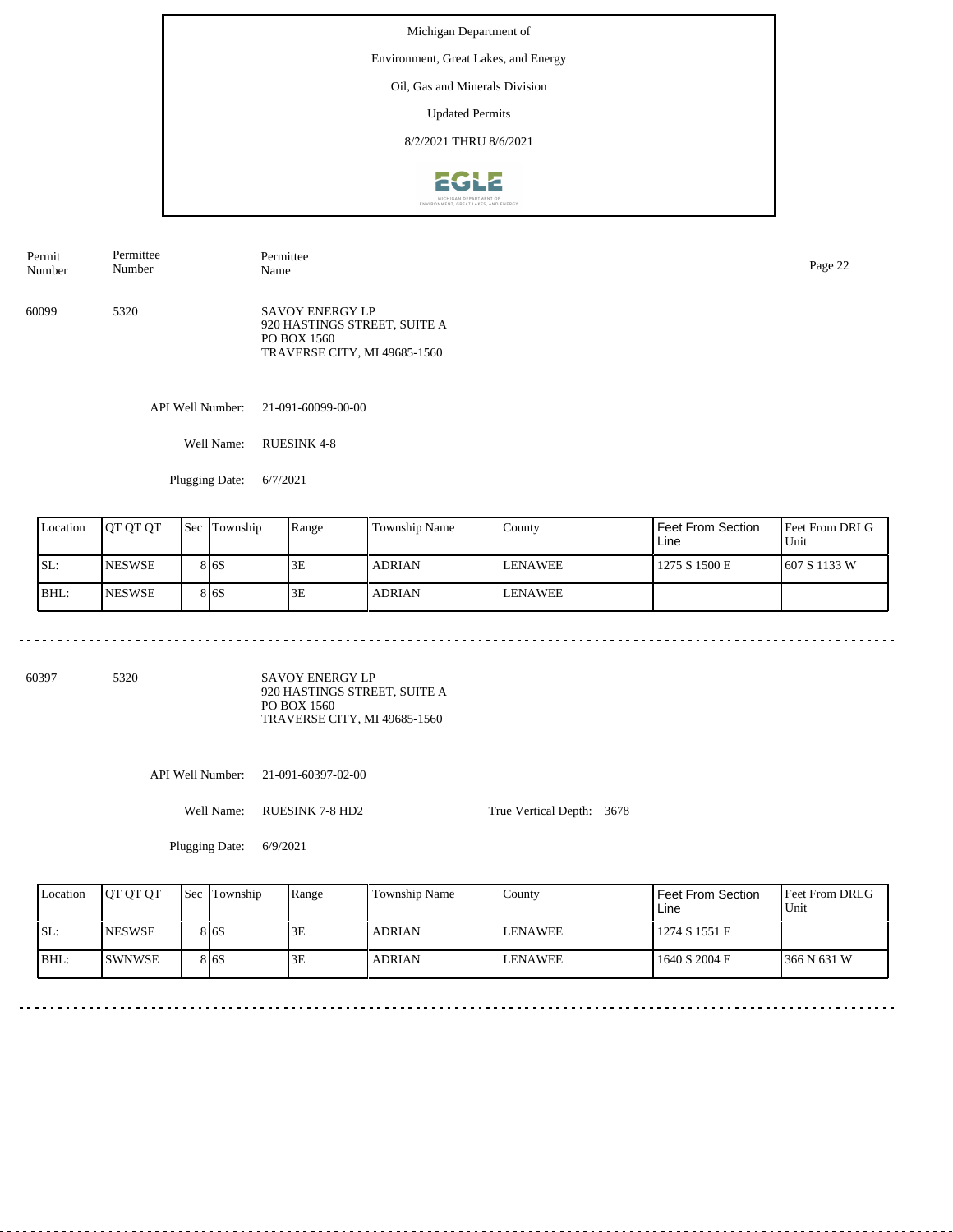Environment, Great Lakes, and Energy

Oil, Gas and Minerals Division

Updated Permits

8/2/2021 THRU 8/6/2021



Permit Number Permittee Number Permittee

6576 4428 MID MICHIGAN GAS STORAGE CO PO BOX 2446

HOUSTON, TX 77252-2446 USA

API Well Number: 21-035-06576-01-00

Well Name: FRACKELTON, D W 13

Plugging Date: 6/29/2021

. . . . . . . . . . . . . . . . . . .

| Location | <b>IOT OT OT</b> | <b>Sec</b> | Township | Range | Township Name | County       | Feet From Section<br>Line | <b>Feet From DRLG</b><br>Unit |
|----------|------------------|------------|----------|-------|---------------|--------------|---------------------------|-------------------------------|
| ISL:     | <b>CNNE</b>      |            | 18 18N   | 15W   | l lincoln     | <b>CLARE</b> | 1320 N 1320 W             |                               |
| BHL:     |                  |            | 18 18N   | 5W    | l lincoln     | <b>CLARE</b> |                           |                               |

6649 4428

MID MICHIGAN GAS STORAGE CO PO BOX 2446

HOUSTON, TX 77252-2446 USA

API Well Number: 21-035-06649-00-00

Well Name: SMITH, N H 16

Plugging Date: 6/29/2021

| Location | <b>OT OT OT</b> | <b>Sec Township</b> | Range | Township Name  | Countv       | <b>Feet From Section</b><br>Line | <b>Feet From DRLG</b><br>Unit |
|----------|-----------------|---------------------|-------|----------------|--------------|----------------------------------|-------------------------------|
| ISL:     | ICNSW           | 3 18N               | 16W   | <b>FREEMAN</b> | <b>CLARE</b> | 1320 N 1320 W                    |                               |
| BHL:     |                 | 3 18N               | 16W   | <b>FREEMAN</b> | <b>CLARE</b> |                                  |                               |

Page 23<br>Name Page 23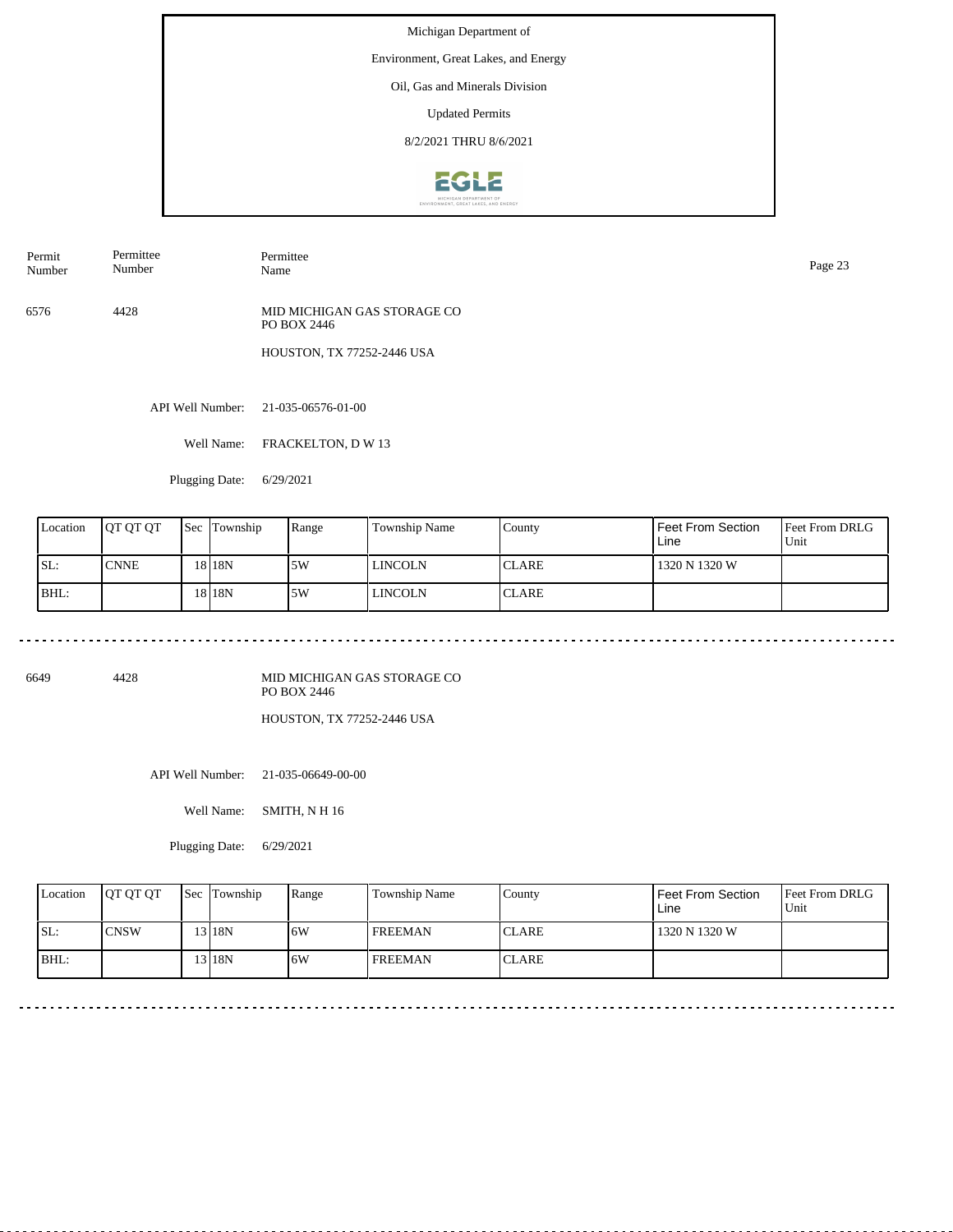Environment, Great Lakes, and Energy

# Oil, Gas and Minerals Division

Updated Permits

8/2/2021 THRU 8/6/2021



Permit Number Permittee Number

7793 4428 MID MICHIGAN GAS STORAGE CO PO BOX 2446

HOUSTON, TX 77252-2446 USA

API Well Number: 21-035-07793-00-00

Well Name: FRACKELTON, D W 4

Permittee<br>Name

Plugging Date: 7/7/2021

| Location | <b>IOT OT OT</b> | <b>Sec</b> Township | Range | Township Name | County        | <b>Feet From Section</b><br>Line | <b>Feet From DRLG</b><br>Unit |
|----------|------------------|---------------------|-------|---------------|---------------|----------------------------------|-------------------------------|
| SL:      | <b>CNN2SW</b>    | 17 18N              | 5W    | l lincoln     | <b>ICLARE</b> | 660 N 1320 W                     |                               |
| BHL:     | ICNN2SW          | 17 18N              | 5W    | l lincoln     | <b>ICLARE</b> |                                  |                               |

Name Page 24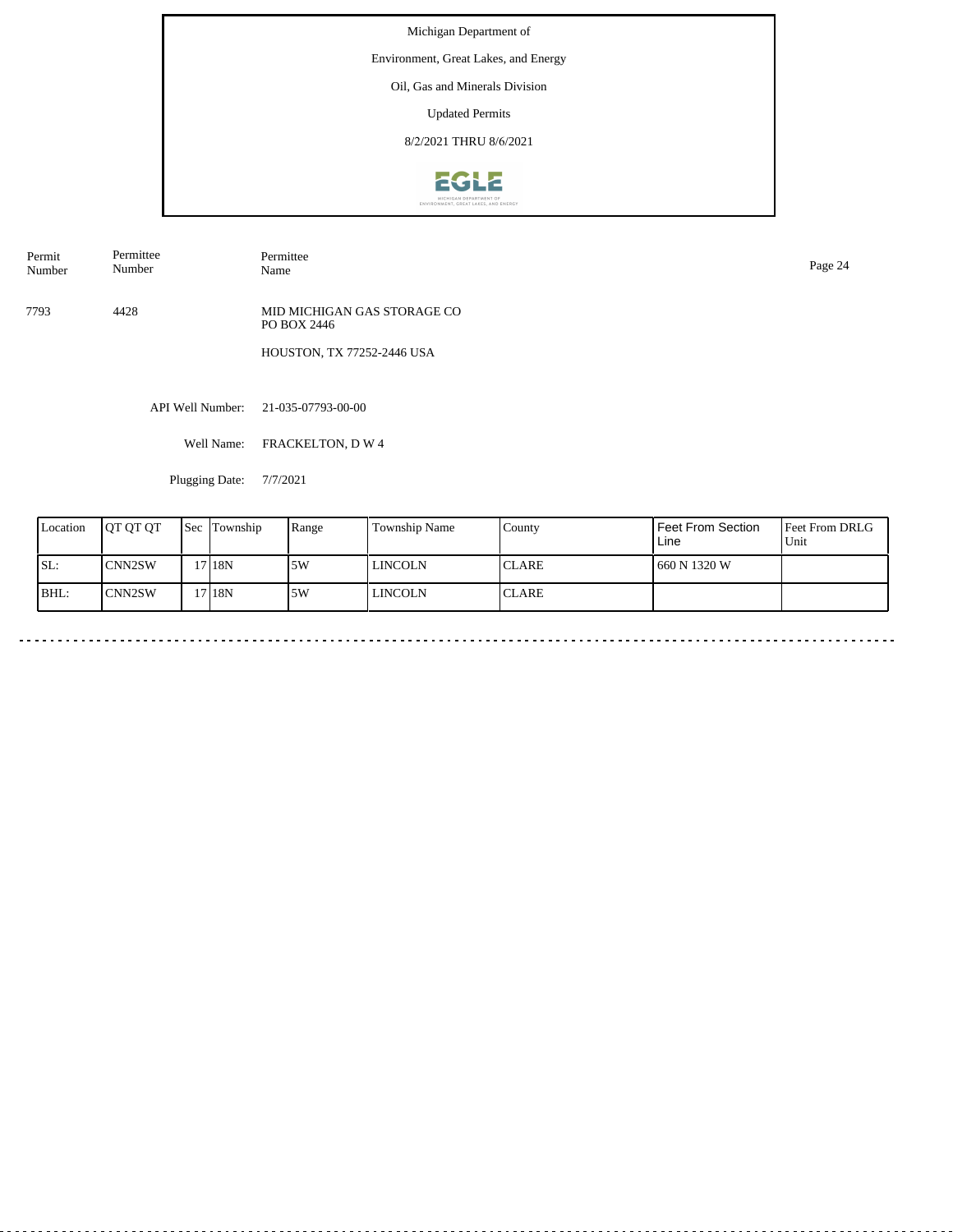Environment, Great Lakes, and Energy

Oil, Gas and Minerals Division

Updated Permits

8/2/2021 THRU 8/6/2021



Permit Number Permittee Number Permittee Name Page 25

#### **APPLICATIONS TO CHANGE WELL STATUS:**

31479 7739

LAYLINE OIL AND GAS LLC 820 GESSNER ROAD, SUITE 1145

HOUSTON, TX 77024 USA

API Well Number: 21-113-31479-00-00

Well Name: ZUIDERVEEN, GEORGE & JOSEPHINE 1-30

Approval Date: 7/30/2021

| Location | <b>IOT OT OT</b> | <b>Sec</b> Township | Range | Township Name | County            | <b>Feet From Section</b><br>Line | <b>Feet From DRLG</b><br>Unit |
|----------|------------------|---------------------|-------|---------------|-------------------|----------------------------------|-------------------------------|
| SL:      | <b>INWSESW</b>   | $30$  22N           | 16W   | <b>AETNA</b>  | <b>IMISSAUKEE</b> | 990 S 990 E                      | 330 N 330 W                   |
| BHL:     | <b>INWSESW</b>   | $30$  22N           | 16W   | <b>AETNA</b>  | <b>IMISSAUKEE</b> |                                  |                               |

Proposed Rework: Temporarily Abandoned Comment: ACOWS for TA expires on 7/30/22

32584 7739

LAYLINE OIL AND GAS LLC 820 GESSNER ROAD, SUITE 1145

HOUSTON, TX 77024 USA

API Well Number: 21-113-32584-00-00

Well Name: GILDE, KENNETH & ORLENA 5-25

Approval Date: 7/30/2021

| Location | <b>IOT OT OT</b> | <b>Sec</b> Township | Range | Township Name | County            | <b>Feet From Section</b><br>Line | <b>Feet From DRLG</b><br>Unit |
|----------|------------------|---------------------|-------|---------------|-------------------|----------------------------------|-------------------------------|
| SL:      | <b>INWSESW</b>   | $25$ <sub>22N</sub> | 7W    | <b>REEDER</b> | <b>IMISSAUKEE</b> | 980 S 850 E                      | 1330 N 470 W                  |
| BHL:     | <b>INWSESW</b>   | 25 22N              | 7W    | REEDER        | <b>MISSAUKEE</b>  |                                  |                               |

. . . . . . . . . . . . . . . . . . .

<u>. . . . . . . .</u>

Proposed Rework: Temporarily Abandoned Comment: ACOWS for TA expires on 7/30/22

<u>. . . . . . . . . . . . . . .</u>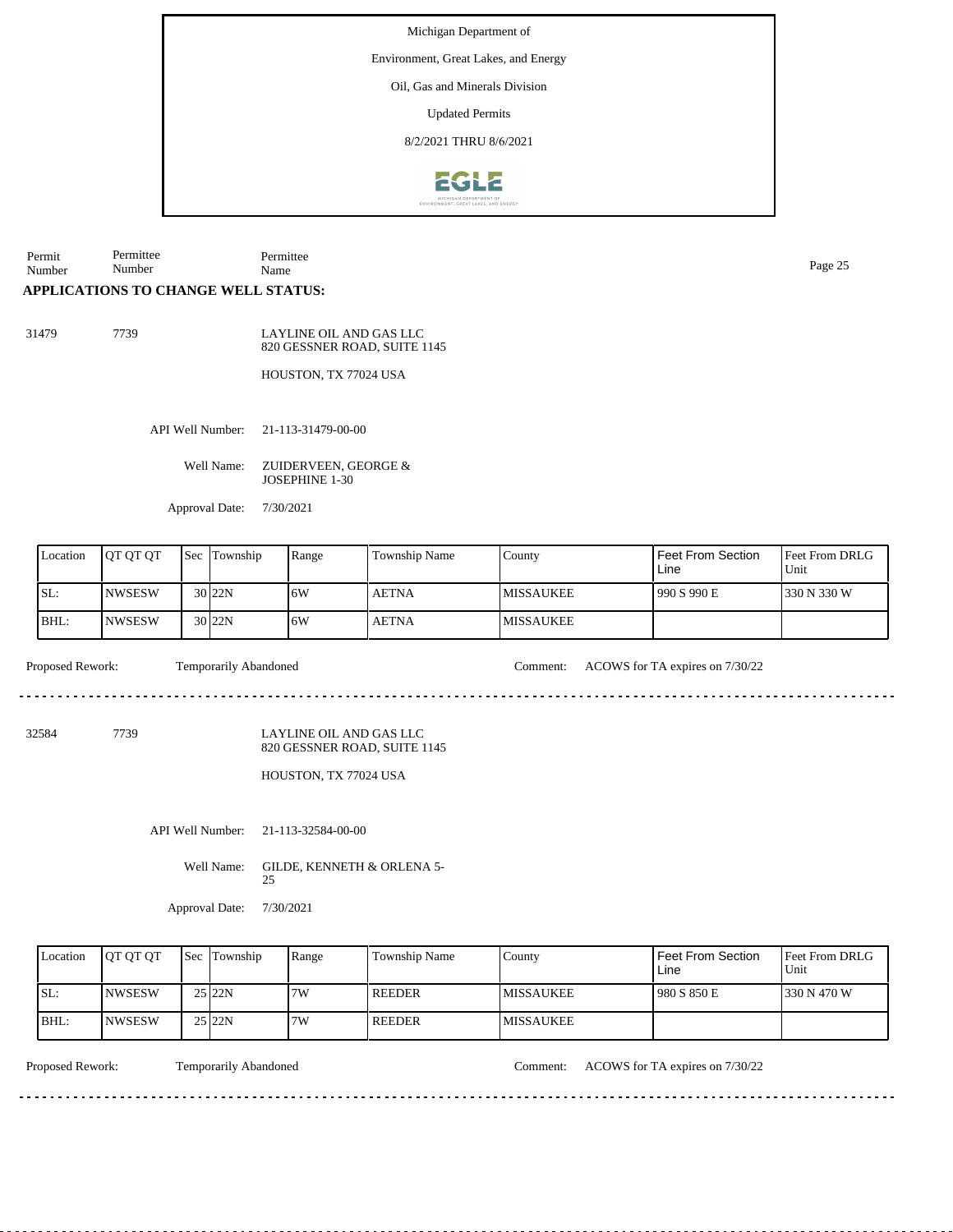Michigan Department of Environment, Great Lakes, and Energy Oil, Gas and Minerals Division Updated Permits 8/2/2021 THRU 8/6/20212612

Permittee Permit Permittee Number Name Page 26 Number 53258 491 CONSUMERS ENERGY CO 1945 W PARNALL RD JACKSON, MI 49201 API Well Number: 21-125-52129-03-00 Well Name: LYON 4-34A HD3 True Vertical Depth: 3316 Approval Date: 7/19/2021 Feet From Section Location | QT QT QT | Sec | Township | Range | Township Name Sec Township County Feet From DRLG Line Unit SL: SWNWNW 7E LYON OAKLAND 1022 N 127 W 34 1N BHL: NWNENW 1N 7E LYON OAKLAND 655 N 1584 W 34 Proposed Rework: ACOWS to Repair Casing or Squeeze Cement Comment: ACOWS to set casing patches F/ 3637' T/ 3645' and F/ 3644' ACOWS to Repair Casing or Squeeze Cement Comment: T/ 3655' and pull temporary plug expires on 3/31/22 . . . . . . . . . . . . ----------------------------

57261 6310

1011 NOTEWARE DRIVE TRAVERSE CITY, MI 49686

CORE ENERGY LLC

API Well Number: 21-137-40911-04-00

Well Name: ELMAC HILLS 1-19D

True Vertical Depth: 5392

Approval Date: 7/29/2021

| Location | <b>OT OT OT</b> | Sec | Township            | Range | <b>Township Name</b> | County         | l Feet From Section .<br>Line | Feet From DRLG<br>Unit |
|----------|-----------------|-----|---------------------|-------|----------------------|----------------|-------------------------------|------------------------|
| SL:      | <b>ISESWNW</b>  |     | 19 <sub>131</sub> N | 1W    | CHARLTON             | <b>IOTSEGO</b> | l 2262 N 1221 W               |                        |
| BHL:     | <b>NWSENW</b>   |     | 19 <sub>31</sub> N  | .1W   | <b>CHARLTON</b>      | <b>IOTSEGO</b> | 1640 N 1515 W                 | 1344 N 1229 E          |

dia a dia a d

ACOWS for Miscellaneous

Proposed Rework: ACOWS to plugback past existing perfs with retrievable bridge plug, add new perfs, stimulate, and test A1 Carbonate expires 7/29/22. Comment:

a a a a a a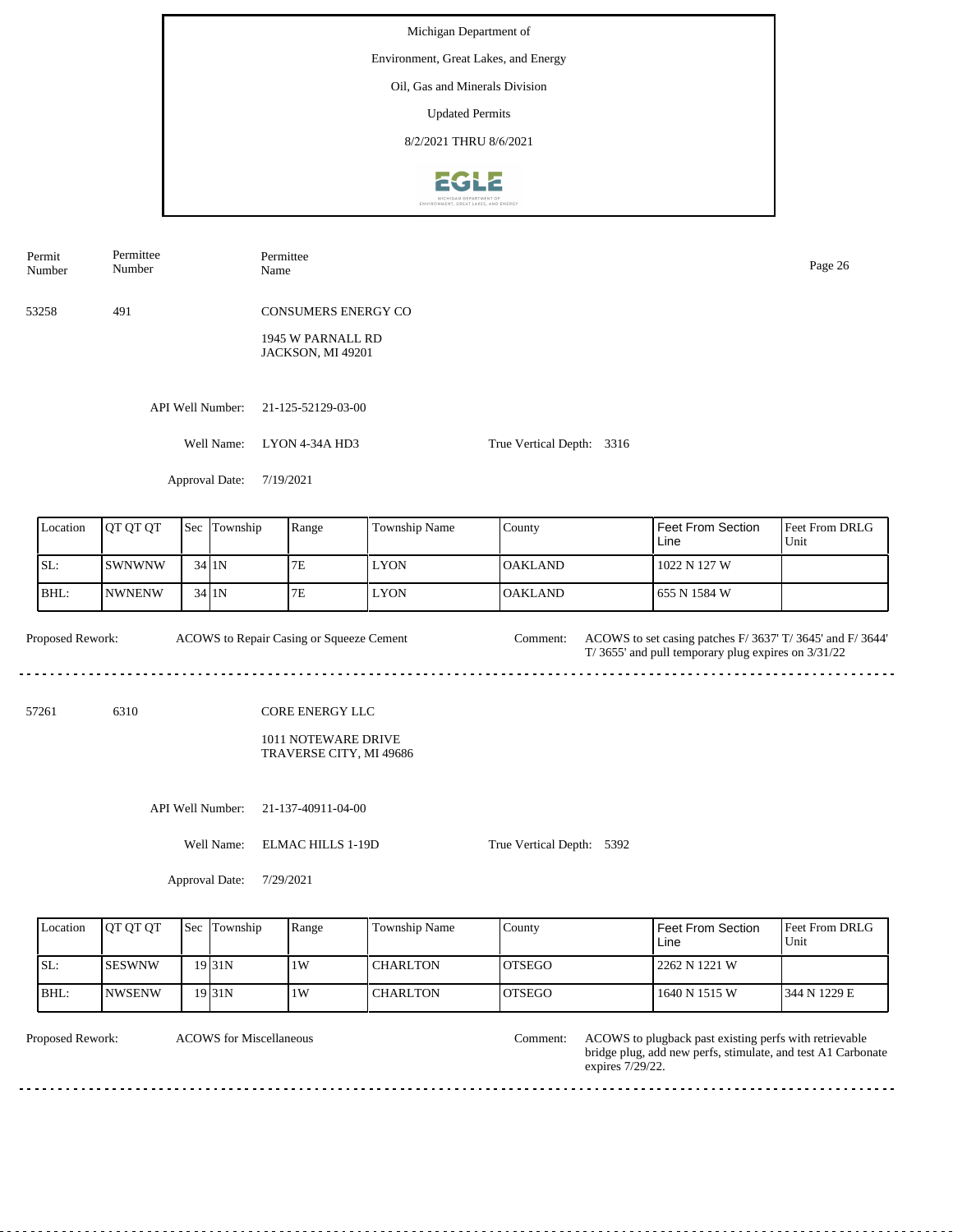Environment, Great Lakes, and Energy

Oil, Gas and Minerals Division

Updated Permits

8/2/2021 THRU 8/6/2021



Permit Number Permittee Number

Permittee Name Page 27

58719 7739 LAYLINE OIL AND GAS LLC 820 GESSNER ROAD, SUITE 1145

HOUSTON, TX 77024 USA

API Well Number: 21-085-58719-00-00

Well Name: STATE ELLSWORTH KILLGORE ET AL 1-24

Approval Date: 7/30/2021

| Location | <b>OT OT OT</b> | Sec | Township | Range | <b>Township Name</b> | County       | Feet From Section<br>Line | <b>Feet From DRLG</b><br>Unit |
|----------|-----------------|-----|----------|-------|----------------------|--------------|---------------------------|-------------------------------|
| SL:      | ISESWSW         |     | 24 19N   | 11W   | I ELLSWORTH          | <b>ILAKE</b> | 1575 S 1098 W             | 2091 N 1498 E                 |
| IBHL:    | ISESWSW         |     | 24 19 N  | 11W   | I ELLSWORTH          | <b>LAKE</b>  |                           |                               |

a a

Proposed Rework: Temporarily Abandoned Comment: ACOWS for TA expires on 7/30/22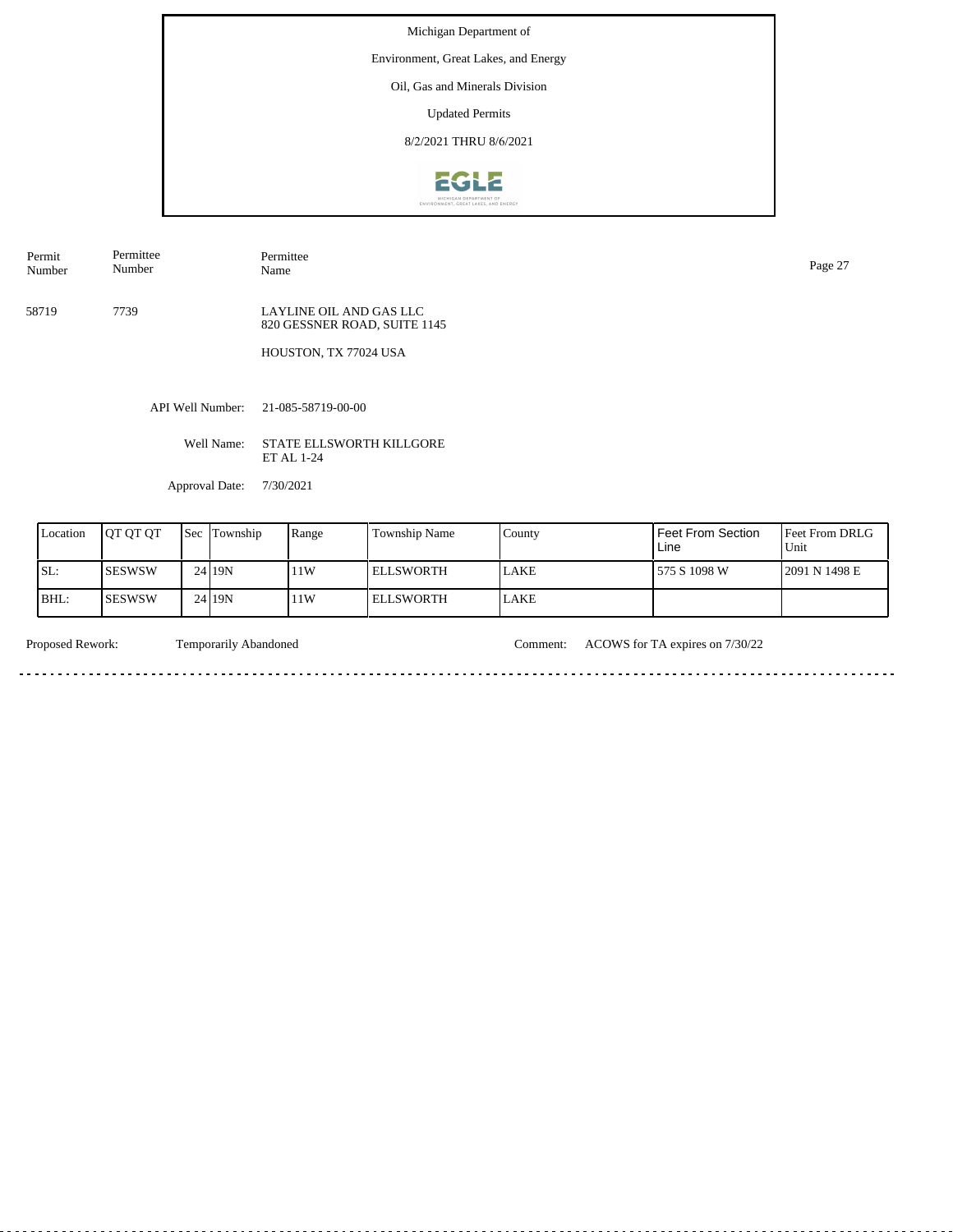Environment, Great Lakes, and Energy

Oil, Gas and Minerals Division

Updated Permits

8/2/2021 THRU 8/6/2021



Permit Number Permittee Number Permittee Name Page 28

#### **RECORD OF CHANGE OF WELL STATUS:**

60784 5320

SAVOY ENERGY LP 920 HASTINGS STREET, SUITE A PO BOX 1560 TRAVERSE CITY, MI 49685-1560

API Well Number: 21-091-60757-01-00

Well Name: FRYE 3-25A

True Vertical Depth: 3332

Change Date: 6/9/2021

| Location | <b>OT OT OT</b> | Sec          | Township | Range | <b>Township Name</b> | County         | l Feet From Section.<br>Line | Feet From DRLG<br>Unit |
|----------|-----------------|--------------|----------|-------|----------------------|----------------|------------------------------|------------------------|
| ISL:     | <b>ISENENE</b>  | 26 6S        |          | 3E    | <b>ADRIAN</b>        | <b>LENAWEE</b> | 856 N 263 E                  |                        |
| BHL:     | <b>INENWNW</b>  | 25 <b>6S</b> |          | 3E    | <b>ADRIAN</b>        | LENAWEE        | l 448 N 909 W                | 1448 N 428 E           |

Reworked to Perforate & Test Current Formation

Proposed Rework: Reworked to Perforate & Test Current Formation Comment: Reworked to perf, stimulate, and test Trenton/ Black River F/ 3460 T/ 3472. Comment:

 $\overline{a}$  .  $\overline{a}$